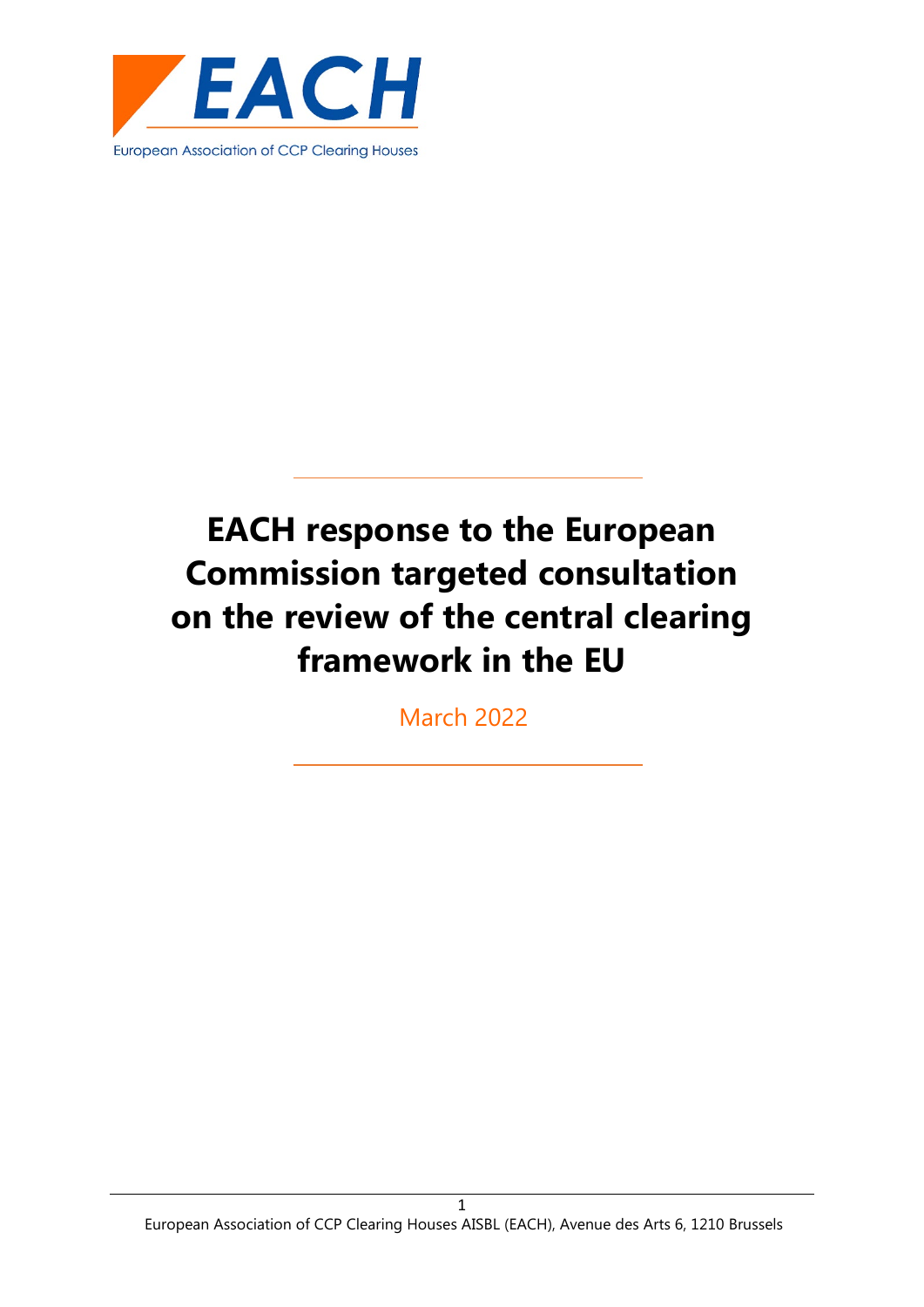# **Introduction**

The European Association of CCP Clearing Houses (EACH) represents the interests of Central Counterparties (CCPs) in Europe since 1992. CCPs are financial market infrastructures that significantly contribute to safer, more efficient and transparent global financial markets. EACH currently has 18 members from 14 different European countries. EACH is registered in the European Union Transparency Register with number 36897011311-96.

EACH appreciates the opportunity to provide feedback to the European Commission targeted consultation on the review of the central clearing framework in the EU (hereinafter called "The consultation").

EACH appreciates the opportunity to provide feedback to the European Commission targeted consultation on the review of the central clearing framework in the EU (hereinafter called "The consultation").

The **key messages** expressed by EACH in this response are the following:

- **EMIR Articles 15 and 49** EACH is of the opinion that the current approach for approving products and improvements to risk models as well as the new one proposed by ESMA are either not efficient (current approach) or would not improve the existing situation regarding the approval of extension of activities as well as the significant changes to models and parameters, and would unfortunately increase complexity and duration of the process to approve the extension of products and services and changes to risk models (proposed approach). In this response we make suggestions to making CCPs more competitive by addressing the weakness we have identified.
- **CCP access to central bank facilities**  EACH would like to recommend the European Commission to consider the subject of CCP access to central bank facilities. According to a research done by EACH in 2021, the common pattern with CCP access to central banks facilities is that there is no homogeneous level of access, which should instead be ensured in the interest of financial stability and integrity, especially in case of market stress. A more standardized access to central banks facilities has several benefits, among which: limitation of exposure to insolvency risk of commercial banks, better management of investment risk, limitation of exposure to settlement risk.
- Anti-procyclicality (APC) measures The recent ESMA consultation<sup>[1](#page-1-0)</sup> on APC further increases the granularity to which EU CCPs are subject to and seems to further tighten EU CCPs' risk management ability. This not only creates an unlevel playing field with third country CCPs but most importantly represents a concern from a risk management point of view. We suggest taking this into consideration when examining the Final Report that ESMA will prepare on this subject.

<span id="page-1-0"></span><sup>1</sup> [https://www.esma.europa.eu/sites/default/files/esma91-372-](https://www.esma.europa.eu/sites/default/files/esma91-372-1975_consultation_paper_on_review_of_emir_rts_on_apc_margin_measures.pdf)

<sup>1975</sup> consultation paper on review of emir rts on apc margin measures.pdf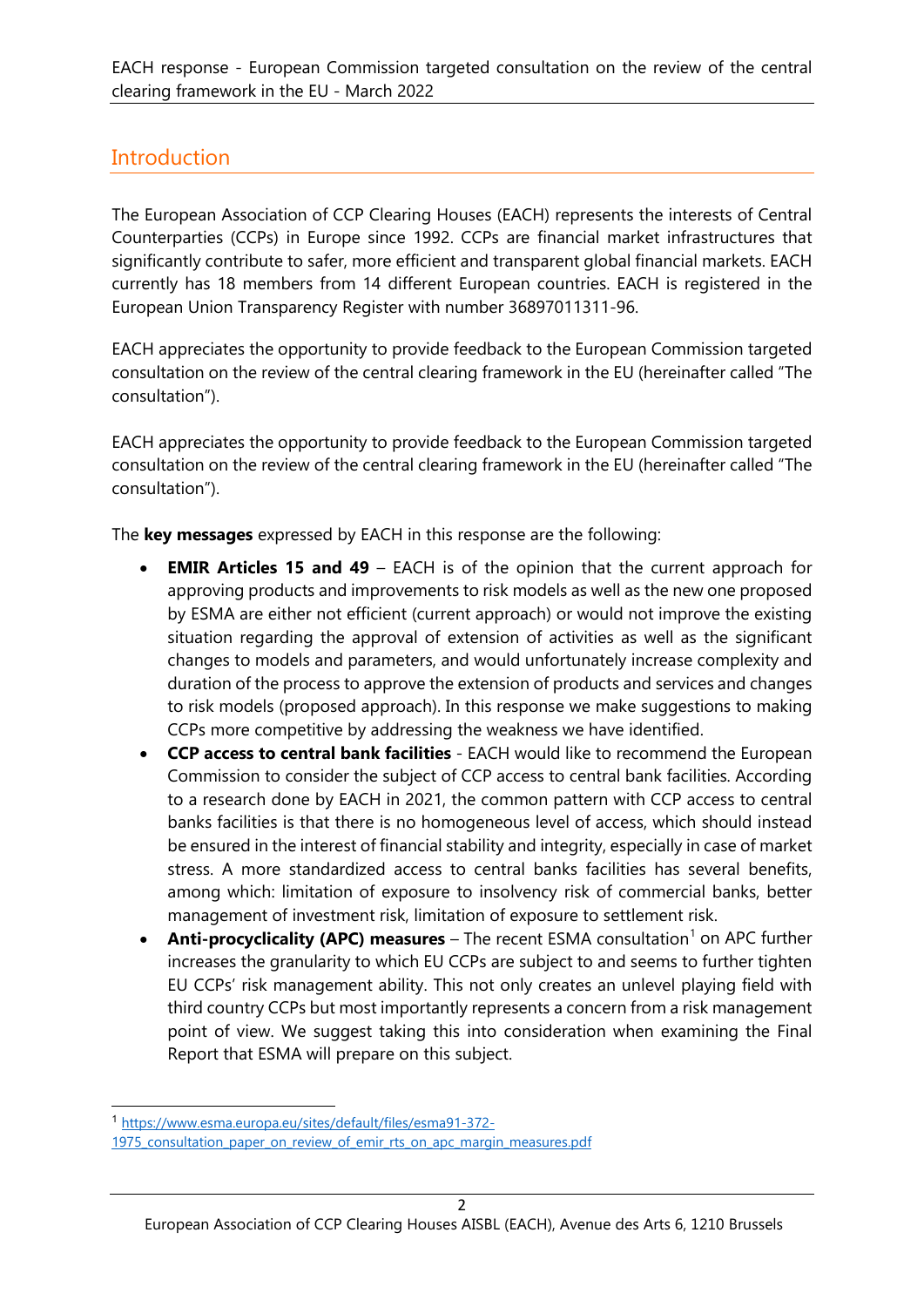- **CSDR** EACH calls for a change to the CSDR legislation that removes the unnecessarily complicated duplicative system included in the CSDR Settlement Discipline Regime (SDR), which provides for two separate processes for the collection and distribution of cash penalties depending on whether one of the participants is a CCP (Article 19 SDR) or not (Article 17 SDR). Market participants should be able to use one single system through CSDs, rather than two parallel systems through CSDs and CCPs.
- **Clearing obligations by PSAs** EACH is in favour of providing the right solutions for making clearing more attractive for PSAs. Some workable solutions already exists, e.g. the direct sponsored access model. EACH believes that a collateral transformation via the repo market could be a suitable and sustainable solution for making clearing in the EU more attractive for PSAs.
- **Post Trade Risk Reduction (PTRR)** EACH is aware that PTRRS services are a useful tool to improve the understanding of exposures and risks in trading books and help reduce margin and capital requirements. However, we are sceptical about the need to exempt from the clearing obligation PTRR trades that are a direct result of the compression exercise (be that bilateral or multilateral).
- **Clearing by public authorities** There are already some public entities that voluntarily clear their business at CCPs. There are general benefits of central clearing in terms of reduced counterparty credit risk as well as increased capital and netting benefits from which public entities can also benefit. CCPs are offering access to central clearing to public entities, either directly or as a client of a clearing member. Furthermore, direct and sponsored access models may also be an attractive central clearing solution for some public entities and other market participants.
- **Broadening the scope of the clearing obligation** EACH would welcome a commitment by the European Commission to regularly apply a holistic review in detail of the product scope of the clearing obligation, and, in particular, whether it would be appropriate to introduce incentive measures to centrally clear any additional products not subject to the clearing obligation or to extend the clearing obligation to any products.
- **Expanding the list of highly liquid financial instruments** EACH would appreciate the European Commission to take into consideration expanding the list of highly liquid financial instruments with regard to CCPs' investment policies by including, for instance, covered bonds and Money Market Funds (under certain conditions). In addition, EACH would suggest extending the average time to maturity to 5 years instead of 2.
- **Eligible collateral**
	- o **Non-cash collateral** EACH would like to point out that several CCPs in Europe historically allowed non-financials to use bank guarantees as collateral, especially energy CCPs as non-financial clearing members in those markets have limited amount of cash or other collateral assets compared to financial participants. Using non-cash collateral has several benefits, e.g. they are highly liquid products, with limited market and credit risks. In addition, the correlation of defaults in the energy sector and the financial sector has been historically low.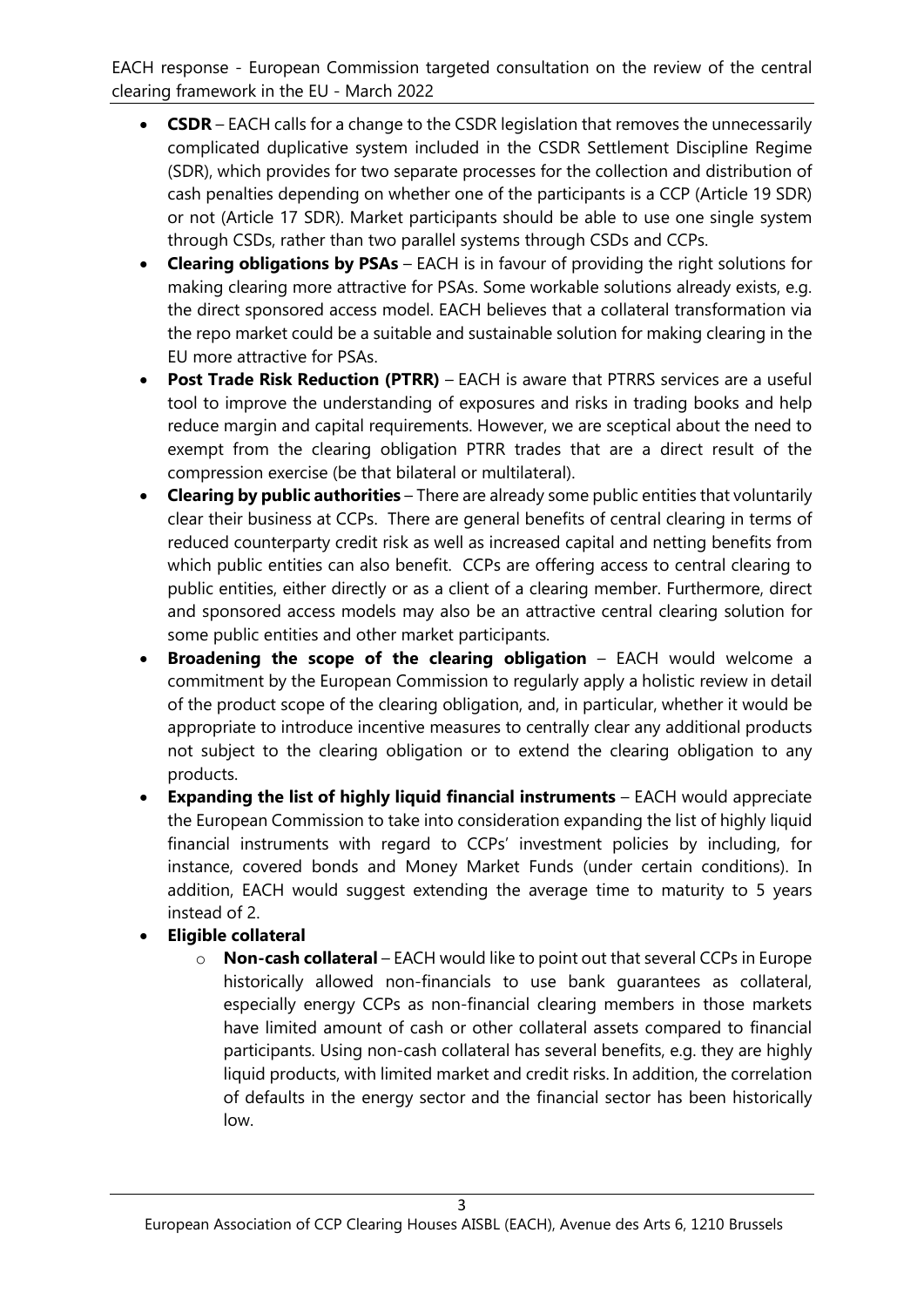- o **Equity** EACH would welcome the European Commission to take into consideration the possibility of expanding the type of collateral that could be accepted by CCPs in addition to those mentioned above, e.g. by considering the eligibility of equity as collateral.
- **Settlement Finality Directive (SFD)** EACH is of the opinion that all CCPs could receive protection under the SFD for their default management rules and procedures if authorised or recognised by the EU. In addition, we believe that it would be helpful for indirect participants to benefit from protections if this furthers protects the CCP's default management rules and procedures.
- **Blockchain and DLT** EACH members understand the potential impact that DLT technologies may have on the CCP business and on financial markets. However, the benefits of clearing transactions through a CCP will not become obsolete in the future. In particular, we note that certain functions of the CCP, including multilateral netting and netting between different asset classes as well as collateral and default management processes, will remain unique features of central clearing.

The above messages are complemented in our answers below, following the structure and number of the European Commission consultation and not including sections and questions not answered by EACH.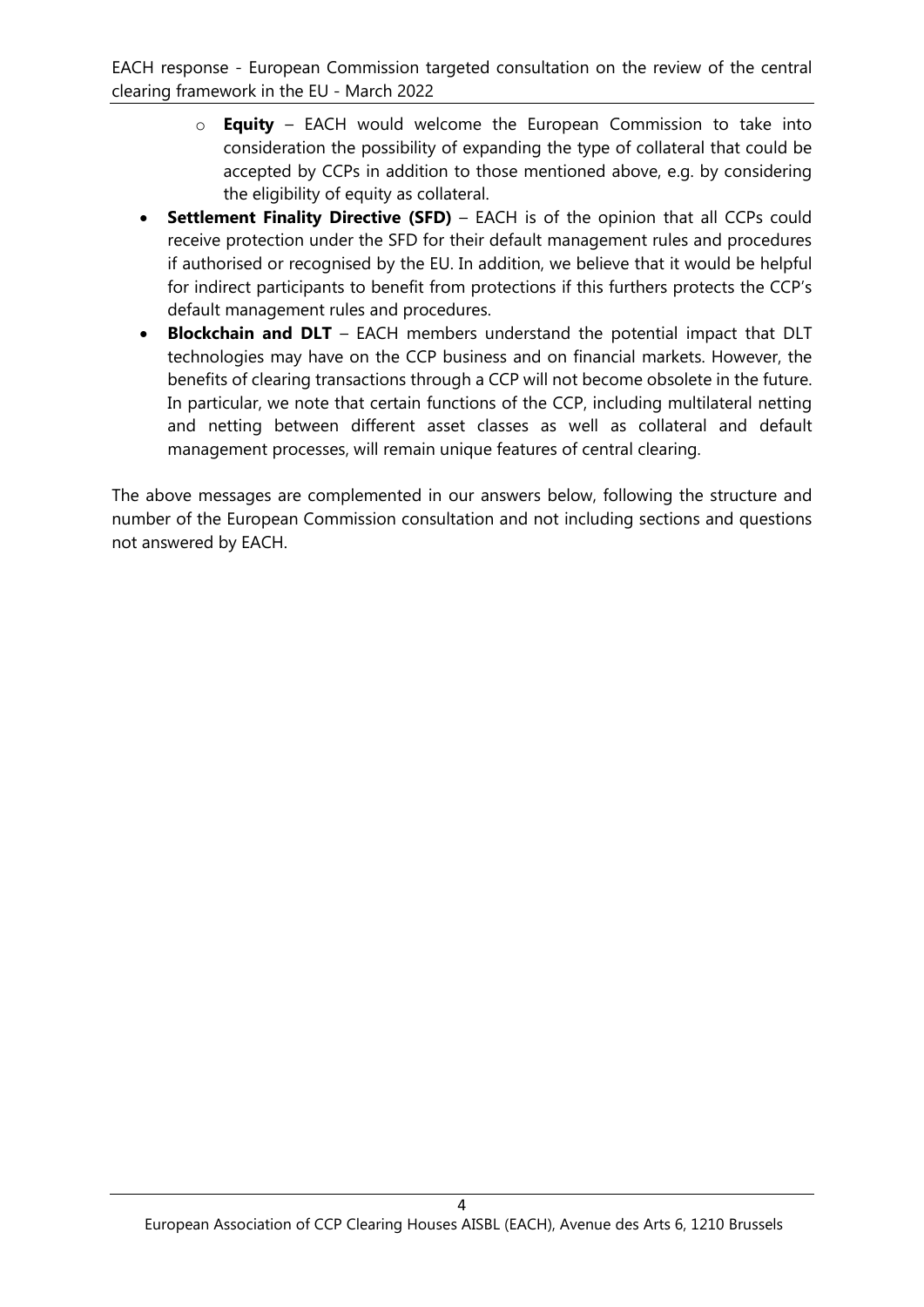# 1. Scope of clearing participants and products cleared

## **a) Clearing obligation for PSAs**

#### **Question 1. What measures (legislative or non-legislative) do you think would be useful in order to make clearing in the EU more attractive for PSAs?**

As the operators of CCPs, EACH Members are very well aware of the benefits brought by clearing services to financial stability namely, among others, the potential to reduce the counterparty credit risks that financial market participants face when they enter into transactions as well as contribute to improving efficiency in financial markets by providing multilateral netting of trades. EACH is therefore in favor of providing the right solutions for making clearing more attractive for PSAs, helping them to benefit from the robust and efficient CCP clearing environment.

Concerning the possible measures, as outlined in our response<sup>[2](#page-4-0)</sup> to the ESMA consultation on central clearing solutions for PSAs and detailed in our responses to, and as further specified under our responses to questions 2, 11.1 and 13, EACH is of the opinion that it is important to take into consideration the reality that pension funds face due to their nature and their purposes. One of the challenges that PSAs face concerns the posting of cash for the purpose of meeting variation margin calls. However, some workable solutions already exist, as PSAs can for instance access centrally cleared repo market via existing direct clearing access models. By accessing the centrally cleared repo market, PSAs could mitigate the collateral transformation/cash management concerns for extreme but plausible market stress scenarios. Some European PSAs already make use of direct clearing access models to access the liquid CCP cleared repo markets, as European centrally-cleared repo markets are of significant size and proved ample liquidity to market participants even in times of extreme market stress.

In addition, relying on collateral transformation services already offered by clearing members to their direct clients would also be a robust and acceptable solution from the operational point of view. However, it is important to underline that such solution contains certain limitations, among which the leverage ratio and its impact on banks' balance sheets.

EACH Members would therefore, as mentioned above, believe that a collateral transformation via the repo market could be a suitable and sustainable solution for making clearing in the EU more attractive for PSAs. Repo markets in the EU are deep liquid markets which have admirably weathered multiple crises (e.g. Great Financial Crisis, Euro sovereign debt crisis, Covid-19). As per the ICMA/ERCC April 2020 Report<sup>[3](#page-4-1)</sup>, buy-side firm have been successful in managing their liquidity through the early part of March 2020 by offsetting fund outflows with positive margin

<span id="page-4-0"></span><sup>2</sup> [https://www.eachccp.eu/wp-content/uploads/2020/06/EACH-response-to-the-ESMA-consultation-on-Central-](https://www.eachccp.eu/wp-content/uploads/2020/06/EACH-response-to-the-ESMA-consultation-on-Central-Clearing-Solutions-for-PSAs.pdf)[Clearing-Solutions-for-PSAs.pdf](https://www.eachccp.eu/wp-content/uploads/2020/06/EACH-response-to-the-ESMA-consultation-on-Central-Clearing-Solutions-for-PSAs.pdf)

<span id="page-4-1"></span><sup>3</sup> [https://www.icmagroup.org/assets/documents/Regulatory/Repo/The-European-repo-market-at-2020-year-end-](https://www.icmagroup.org/assets/documents/Regulatory/Repo/The-European-repo-market-at-2020-year-end-130121.pdf)[130121.pdf](https://www.icmagroup.org/assets/documents/Regulatory/Repo/The-European-repo-market-at-2020-year-end-130121.pdf)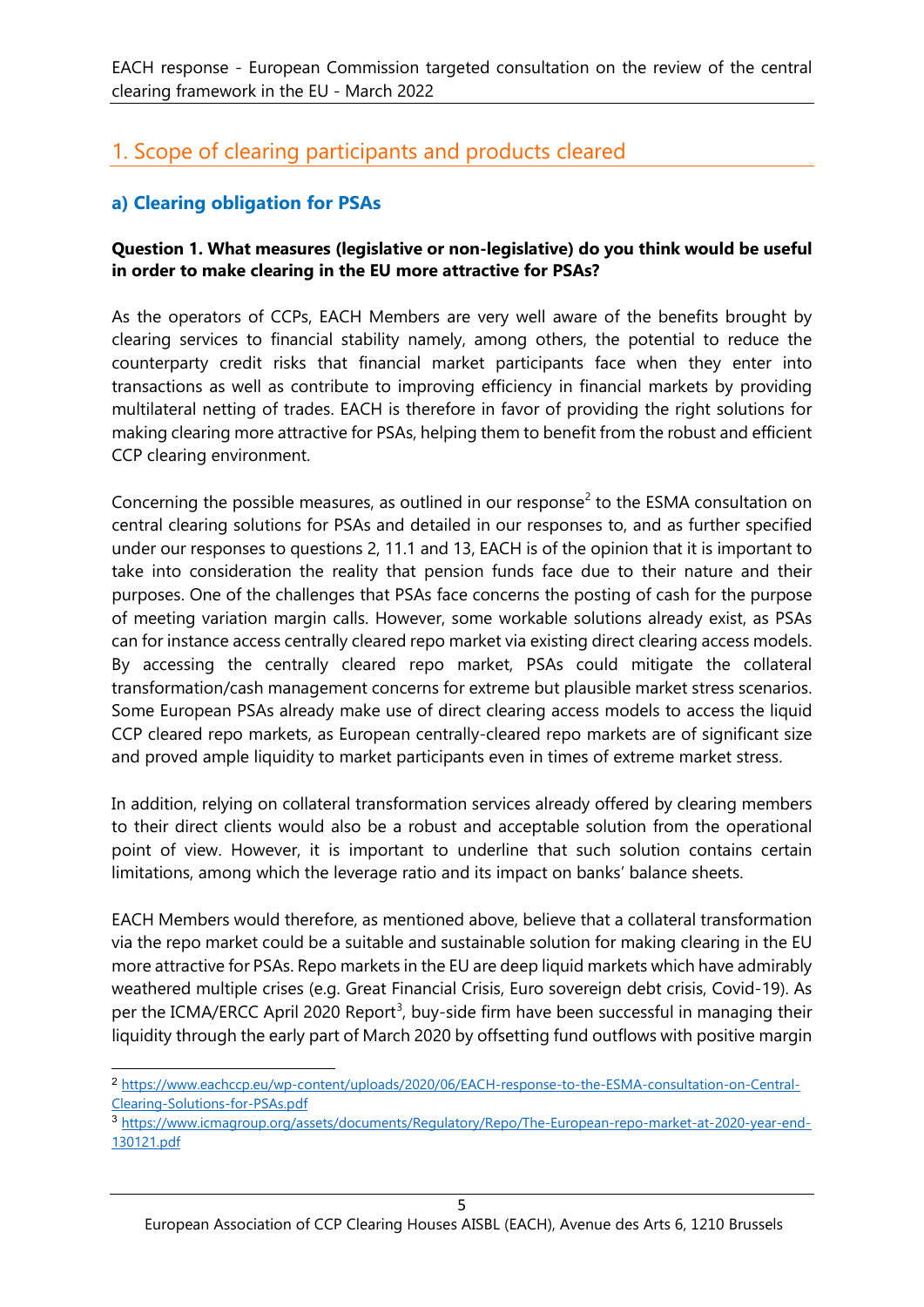inflows. EACH believes that any potential bottleneck effects via clearing members could be successfully addressed via direct access or sponsored models to facilitate these processes.

As PSAs appear to have concerns with regard to access to liquidity in extreme stress scenarios, central banks could connect to the cleared repo environments and via that route reserve the option to provide liquidity directly (via CCP) or indirectly (via bank and CCP) to PSAs in extreme market conditions.

#### **Question 2. How could the current offer by EU CCPs, including the direct/sponsored access models which were designed to also specifically address central clearing issues for PSAs, be further improved and/or facilitated?**

As detailed in our responses to Question 11, Question 11.1 and Question 13, sponsored access is in Europe still at an early stage, at least when compared to the US. In Europe, for some CCPs, the margin procedures can be executed either by the agent or the sponsored bank, but some others have detected operational concerns with onboarding clients, for instance constraints related to the payment of intraday margin requirements. When developing access models CCPs have therefore installed safeguards to address the new types of risks or risk transmission arising from them, ensuring the same high risk management standards for direct/sponsored access and aligning the onboarding process including resources and credit assessment. In any case, innovation should be further promoted by addressing credit, market, operational, legal and liquidity risk management constraints. For example, if third parties were allowed to cover the day-to-day funding of margin requirements, this would reduce liquidity, legal and operational burdens for client to meet margin requirements. Further concrete EACH suggestions on how to further facilitate the adoption of the existing offer of EU CCPs through targeted legislative changes can be found in our response to Question 13.

#### **Question 3.2 How do you see these numbers evolving overtime?**

Some EU PSAs already clear their repo and OTC IRS business at CCPs. EACH Members can observe an upward trend both in terms of the number of PSA accounts onboarded and cleared volume which indicates that market participants are preparing for the entry into force of the clearing obligation. EACH members expect an increase in PSAs clearing to have a positive impact on ensuring a balanced clearing ecosystem within Europe.

In addition, EACH believes that the number of EU PSAs adopting existing market solutions will increase overtime. Also, sponsored models rely on the development of solutions from the whole eco-system surrounding the CCP offering. This ecosystem is composed of trading venues, custodian, CSDs and sponsoring agents which would need to develop offerings and competition. Hence, the market needs to develop based on viable business models requiring notably sufficient market depth and client base diversity. It is therefore important to open those models to a larger variety of clients to allow sponsoring agents to emerge and foster competition on this market segment leading to further adoption of clearing by the wider community.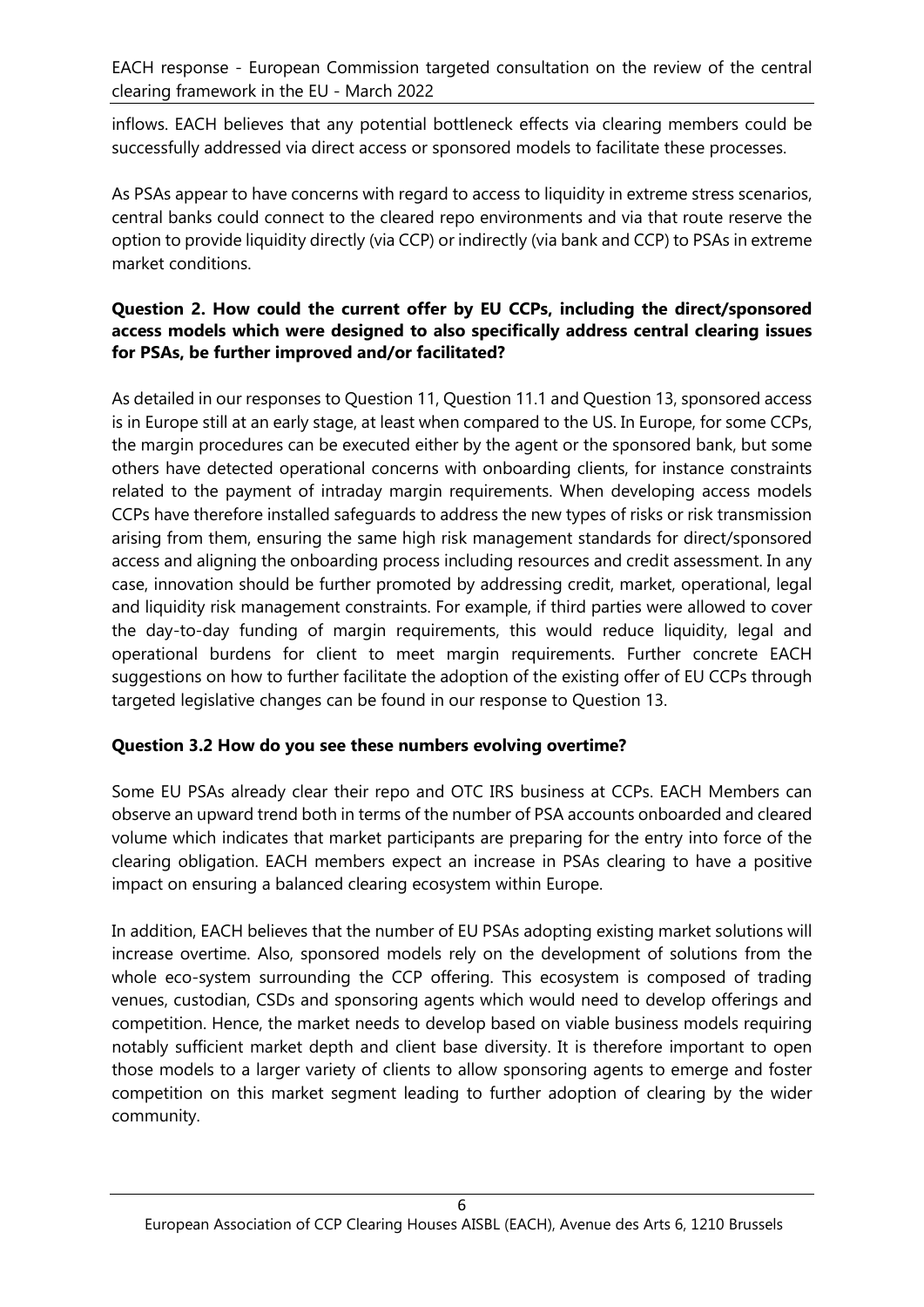# **b) More clearing by private entities that do not access CCPs directly**

#### **Question 11. Do you think further incentives to facilitate client clearing should be introduced?**

Yes, EACH is of the opinion that further incentives to facilitate client clearing should be introduced (for details, see response to questions 11.1 and 13). We would like to highlight in particular that despite significant investments by CCPs in the development of direct and sponsored access models, as indicated in our response to Question 2 in the context of PSAs, direct and sponsored access is in Europe still at an early stage if compared to the US, where the presence of more sponsor agents and balance sheet benefits ensures more voluntary clearing.

#### **Question 11.1. If you answered yes in question 11, please indicate which incentives should be introduced**

Direct and sponsored access are more generally used by larger and/or more sophisticated clients but, as models mature, CCPs expect to see a broader range of clients subscribing. While the use of access models should be enabled to the extent possible depending on the risk profile of market participants, it should also be noted that the demand for access models is a consequence of the risk and resource management of market participants, e.g. with regard to some less sophisticated or smaller clients' capacities/resources to invest may be lower or there may be no use case for them. Rather, broader access to clearing should always ensure economic viability and operational resilience of the central clearing environment.

Nevertheless, innovation should be further promoted by addressing credit, market, operational, legal and liquidity risk management constraints. For example, if third parties were allowed to cover the day-to-day funding of margin requirements, this would reduce liquidity, legal and operational burdens for client to meet margin requirements.

In our opinion, additional factors that may be impacting the activity and uptake of direct and sponsored models are the following:

- Improved understanding by market participants of the legal requirements, the set-up and the operational processes;
- Insurance regulation did not envisage the situation of insurers becoming direct members of a CCP through direct access models, and accordingly there is a gap in the regulation preventing insurance firms from using direct access models;
- The leverage ratio treatment under Basel III should be equally explicit that unfunded contributions should not contribute to exposure under the measure. Capital charges for unfunded contributions under the Leverage Ratio may materially impact the economics of direct access models, and the business case for adoption;
- Addressing the barriers for clients to take on more responsibilities from the clearing members in the default management process, and by assessing economic incentives in relation to preferential treatments under the Basel framework.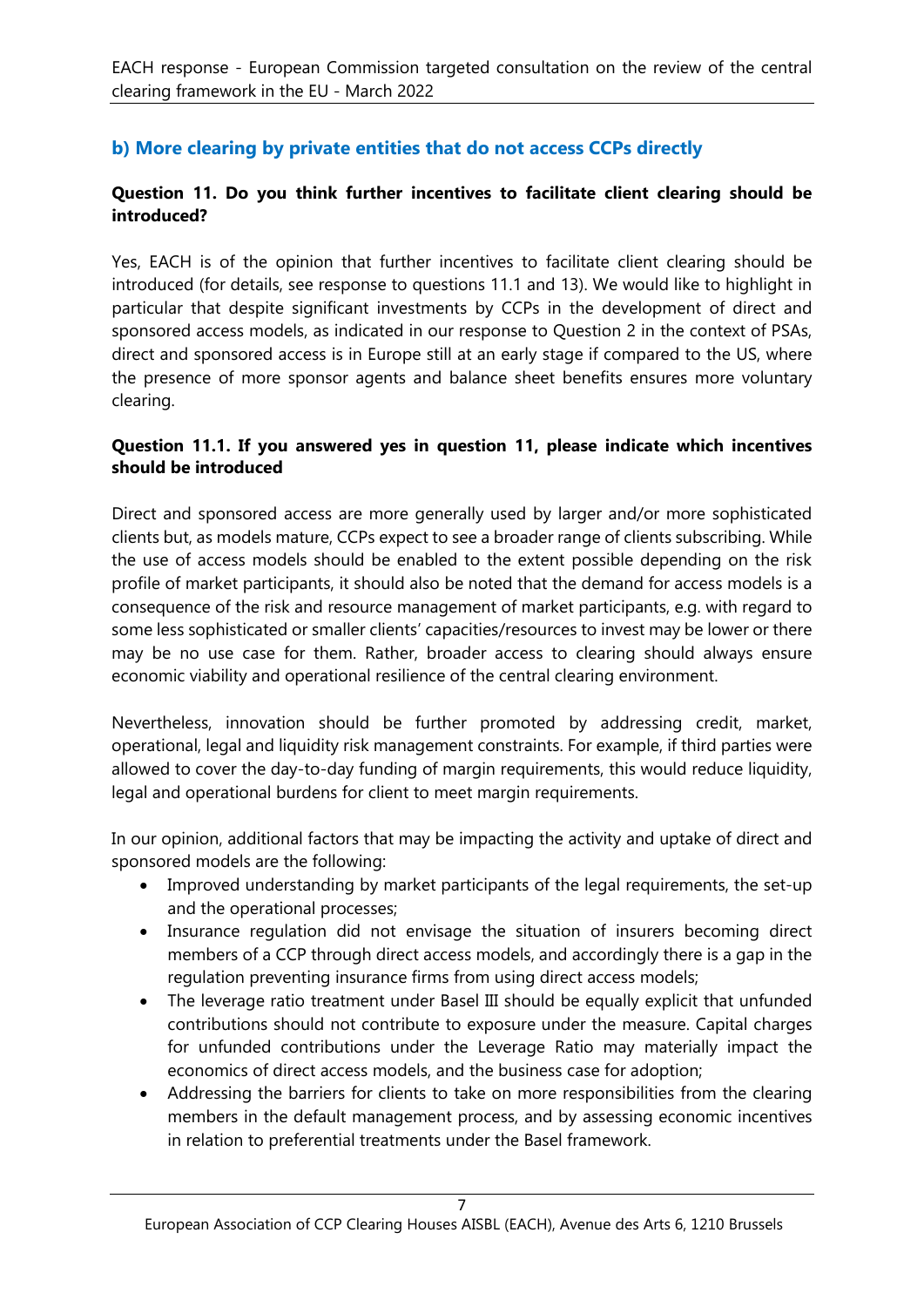We also kindly invite the Commission to refer to EACH's suggestions under Question 13 as to how current regulatory hurdles for clients to make full use of existing access models could be addressed

**Question 12. Collateral transformation services provided by banks are often used by clients to meet liquidity needs related to margin calls. How do you consider the treatment of repos/reverse repos under the Capital Requirements Regulation: do you think there is room for better encouraging banks to provide collateral transformation services to their clients which clear in the EU?**

- **Yes**
- **No**
- **Don't know / no opinion**

**Question 12.1. If you answered yes to question 12, how could that be achieved while at the same time properly catering for the risks of repo transactions? Please explain your answer providing, where possible, quantitative evidence and/or examples including on the potential costs and benefits.**

Repo is a balance sheet intensive activity, and the largest banks are driving the growth in repo, thanks to their ability to adapt most efficiently to regulatory demands at the same time, some clarifications and further targeted modifications with regard to the leverage ratio treatment would be justified from a risk perspective while also enabling more clearing capacity which would be beneficial to the market as a whole. The Basel Committee on Banking Supervision ('BCBS'), have addressed this impediment to client clearing services and changed the leverage ratio treatment of client cleared derivatives, such as to permit cash and non-cash forms of initial and variation margin received from a client to offset the replacement cost and potential future exposure for client cleared derivatives. This recent amendment, already applicable in the EU, may alleviate some bank clearing members' concerns on capital requirements, help make clearing more economic for such clearing members, potentially encourage new service providers to provide such services and increase the competition between themselves as well as their capacity.

From a financial standpoint, recognition of initial margin posted by clients in the leverage ratio will not only appropriately calibrate costs to support the provision of client clearing services and incentivise more market participants to use centrally clearing facilities thereby reducing counterparty risk exposures in the system but also free up additional balance sheet capacity to be used for collateral transformation purposes to support PSAs.

#### **Question 13. How could EMIR or other legal texts be amended so that direct access to CCPs is facilitated so that smaller banks or end users are less dependent on the limited number of client clearing service providers?**

• **CRR** – There is some remaining uncertainty regarding the leverage ratio treatment of unfunded default fund contributions. In order to avoid any unreasonable barriers to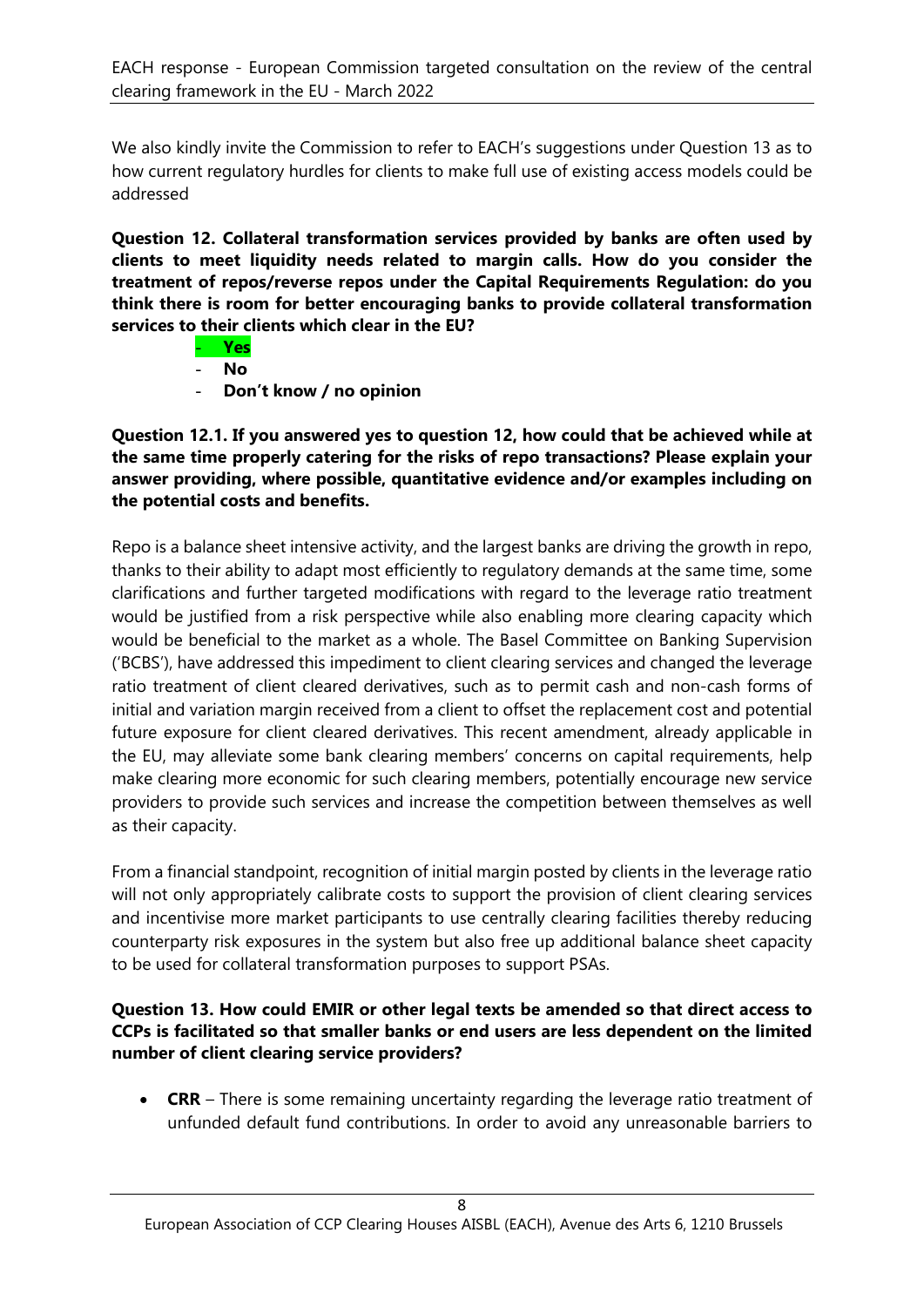central clearing and inconsistencies with the risk-weighted assets (RWA) treatment of default fund contributions, the CRR should clearly state that unfunded contributions do not contribute to the exposure measure under the leverage ratio. In the absence of such a clarification, the Basel III implementation in the EU, including the introduction of a 10% credit conversion factor (CCF), could create capital charges for unfunded contributions under the Leverage Ratio. Such capital charges would materially affect the economics and thereby the adoption of direct access models.

- **Solvency II (Article 105.5 Regulation - (EU) 2009/138)** We consider that regulators did not envisage the situation of insurers becoming direct members of a CCP through direct access models. Solvency II therefore only reflects insurance firms' exposure to clearing members and should explicitly include a beneficial risk weight for transactions cleared directly with a CCP similar to the CRR. We also consider that regulators did not envisage the situation of insurers becoming direct members of a CCP through direct access models. Solvency II therefore only reflects insurance firms' exposure to clearing members and explicitly includes an incentive to use clearing through clearing members as opposed to direct access models, which undermines the policy objective of reducing concentration risk and dependence on a few CCSP.
- **UCITS (Article 52 Directive 2009/65/EC)** Funds regulation should exclude CCP cleared transactions from counterparty, exposure and diversification requirements similar to CRR reflecting the risk reducing nature and systemic importance of CCPs. Currently, these limits represent a major disincentive to the uptake of risk reducing and efficient direct repo and OTC clearing in the EU by asset managers as again funds regulation does not reflect on centrally cleared transactions when setting counterparty limits for UCITS, AIFs and MMFs.
- **MMFR (Article 17 Regulation (EU) 2017/1131)**
	- o In order to enable an operationally efficient measure to reduce the costs of clearing, the MMFR should allow that all UCITS/AIFs that have received collateral via title transfer in a securities financing transaction (SFT) are permitted to pledge back this collateral to the provider;
	- o UCITS should be enabled to net exposures when using repo markets to raise cash to meet cash variation margin requirements.

#### **Question 15: Is there a need to amend/recalibrate UCITS counterparty exposure limits (Articles 50(1)(g) (iii) and 52 and of Directive 2009/65/EC) to distinguish cleared versus non-cleared, cleared at a Tier 2 versus other CCPs?**

Yes, EACH believes there is a need to amend/recalibrate UCITS counterparty exposure limits (Articles 50(1)(g) (iii) and 52 and of Directive 2009/65/EC) to distinguish cleared versus noncleared.

#### **Question 15.1 If your answer to question 15 is yes, please explain the reasons providing, where possible, quantitative evidence and examples. Please also consider/explain any impact on investor protection.**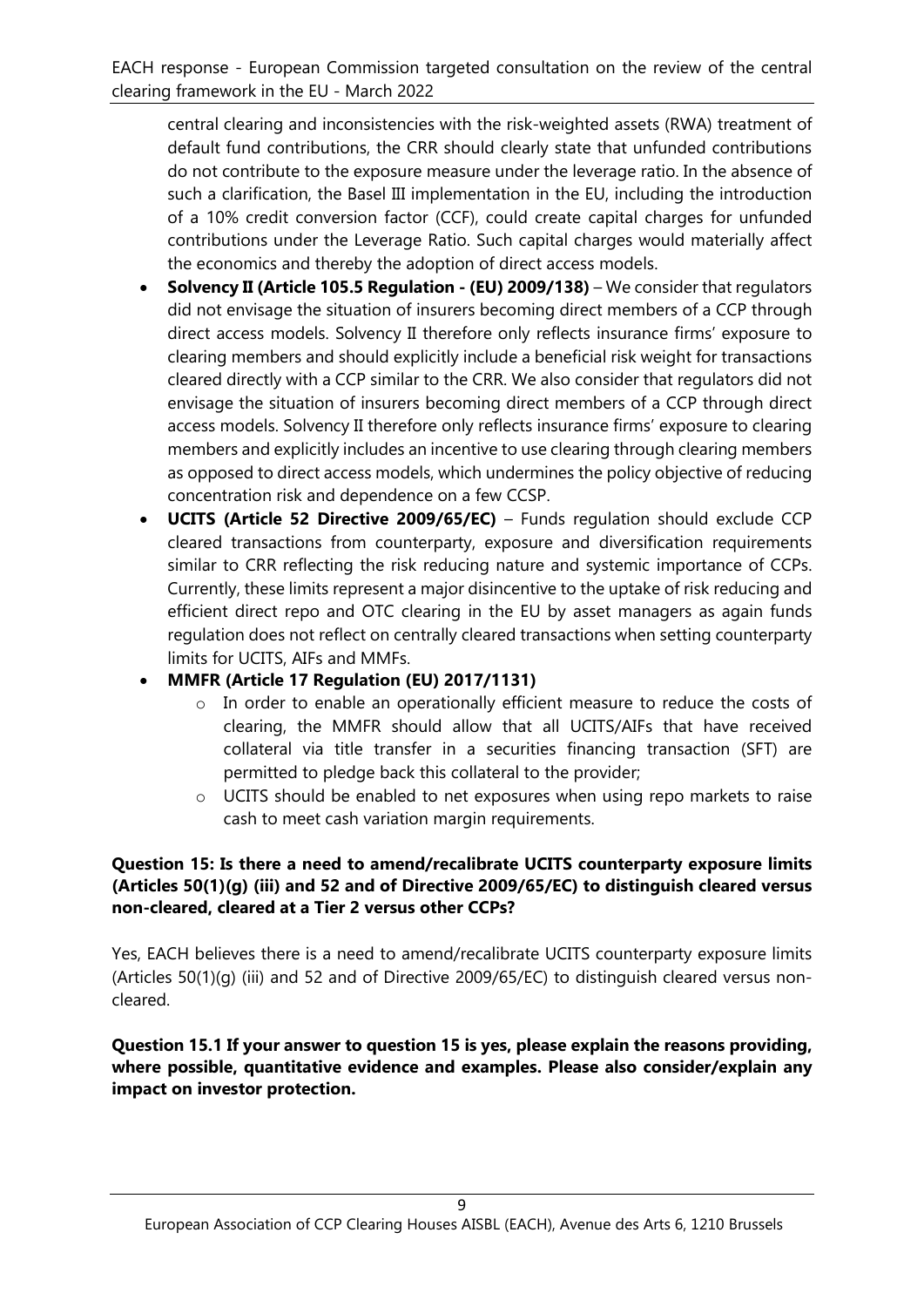Currently, the 15% and 20% limits in the MMF and UCITS V Directive act as a disincentive for UCITs, which depending on their nature are covered by either legislation, to use CCPs. The impact of these limits is exacerbated by the fact that they do not take into account the fact that a CCP becomes the buyer and seller to all centrally cleared trades and thereby hits the limit much faster than other counterparties.

As suggested in our response to Question 13 above, an amendment in the context of UCITS (Article 52 Directive 2009/65/EC) would be needed to exclude CCP cleared transactions from counterparty, exposure and diversification requirements similar to CRR reflecting the risk reducing nature and systemic importance of CCPs.

## **c) Encourage clearing by public entities**

#### **Question 1. To what extent do you think that the participation of public entities would add to the attractiveness of central clearing in the EU?**

It can be observed that there are already some public entities that haven chosen to clear their repo and IRS contracts at CCPs voluntarily. If more public entities were to voluntarily participate in central clearing, such a signal to the market could be a "pull factor" as they are considered as attractive counterparts, particularly for global dealers thereby contributing to higher liquidity in the central clearing environment.

#### **Question 2. What are the benefits of public entities to centrally clear? What are the costs and other drawbacks?**

As a general comment, we would like to underline that public entities have the possibility to decide if they would like to clear. As mentioned above, there are already some public entities that voluntarily clear their business at CCPs. There are general benefits of central clearing in terms of reduced counterparty credit risk as well as increased capital and netting benefits from which public entities can also benefit. CCPs are offering access to central clearing to public entities, either directly or as a client of a clearing member. Furthermore, direct and sponsored access models may also be an attractive central clearing solution for some public entities and other market participants.

#### **Question 3. What would make it more attractive for public entities (as referred to in Article 1(4) and Article 1(5) EMIR) to centrally clear? Please explain your answer providing, where possible, quantitative evidence and examples, including on the potential costs and benefits.**

Please refer to our previous responses.

**Question 3.2 Do you see any opportunities to facilitate central clearing for public entities with small clearable volume? Please explain your answer providing, where possible, quantitative evidence and examples, including on the potential costs and benefits.**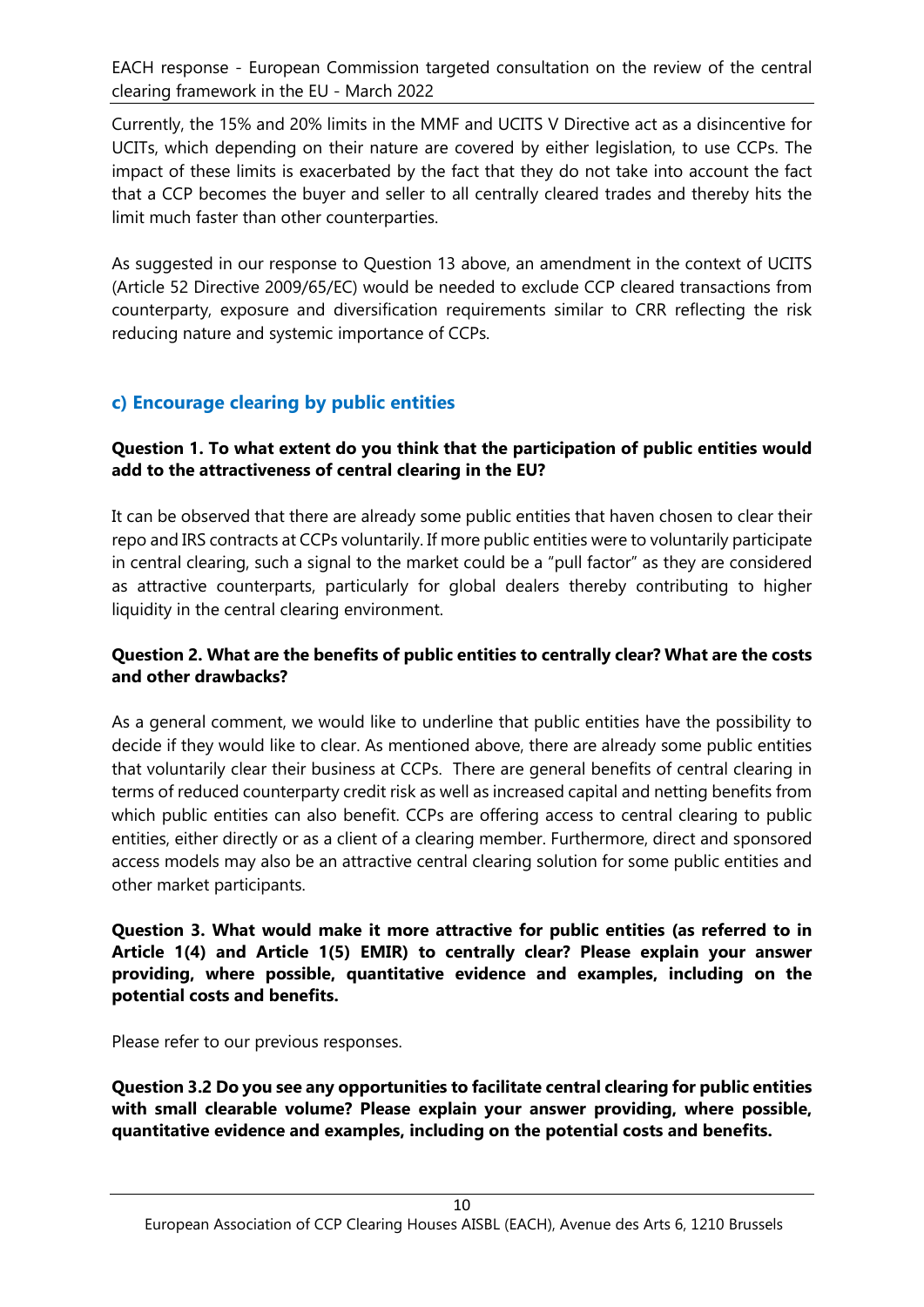Please refer to our responses to Questions 1, 2 and 4.1.

#### **Question 4.1 If yes, please describe your activity/the activity of these entities in terms of products, currency denomination and, if possible, average monthly volumes**

As mentioned in our response to Question1, it can be observed that some public entities have already chosen to clear their repo and IRS contracts at CCPs. EACH would invite the Commission to refer to individual responses for further details.

#### **Question 10.3 do they / you use any form of a sponsored model to fulfil their/your obligations vis-a-vis the CCP**

- **Yes**
- **No**

- **+ additional optional**

As outlined in our previous responses, public entities may choose to access CCPs through access models facilitated by a clearing agent/sponsor should they not be able to join directly or as a client of a clearing member.

**Question 11.1 Where these public entities access CCPs through a general clearing member is that clearing member:**

- **another public entity**
	- **a profit oriented entity**
- **other**

**If you answered other, please specify what type of entity.**

Both options are possible.

**Question 12 Have you encountered any issues regarding the post-trade reporting of transactions to which public entities are counterparties?**

> - **Yes** - **No**

**Question 18. Which type of central clearing do you consider most suited for public entities?**

- **Directly** - **as a client of a general clearing member** - **through indirect clearing arrangements**

Generally, all three options are available for public entities but these are the ones currently used (please refer to our response to Questions 2 and 10.3).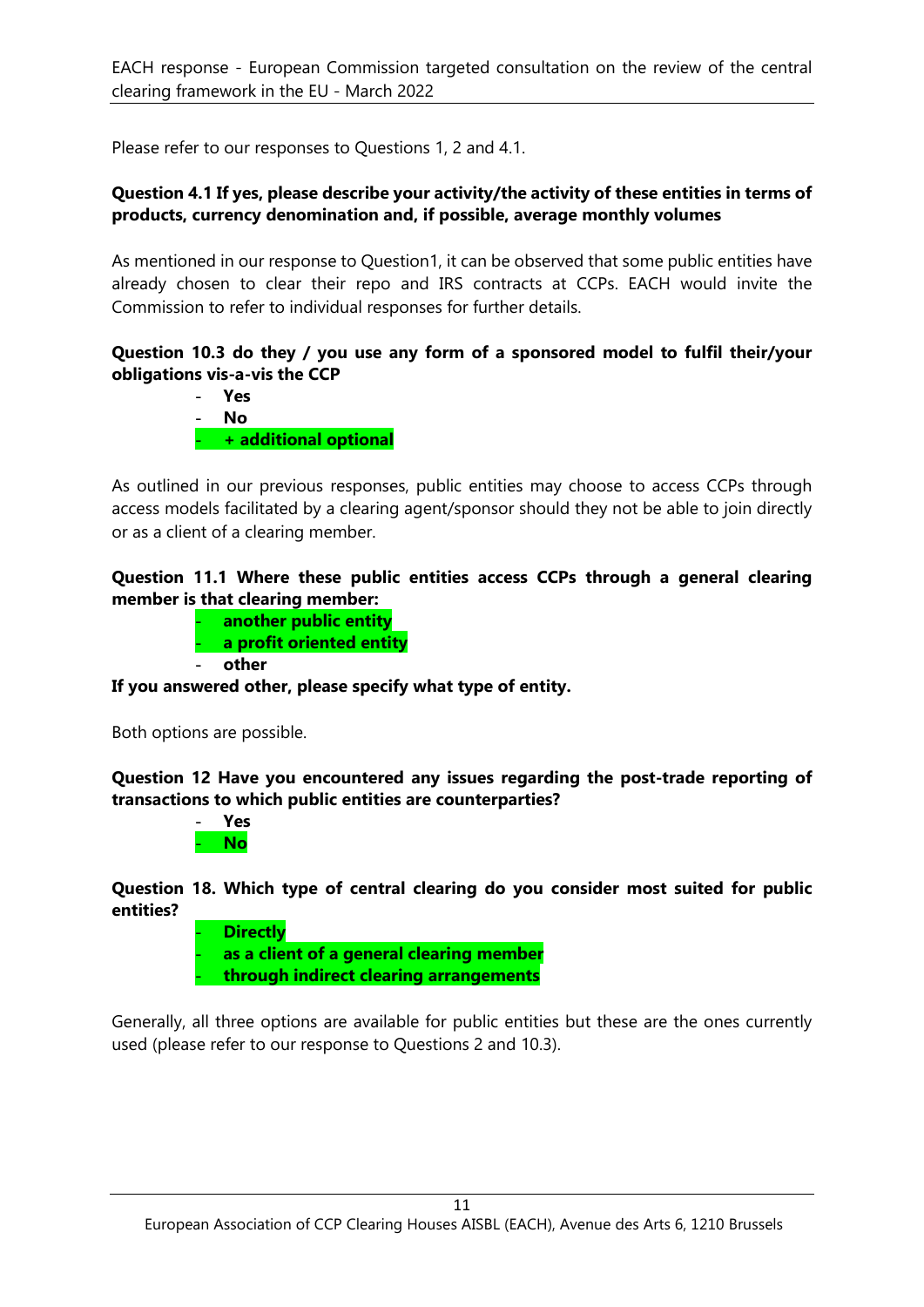## **d) Broaden the product scope of the clearing obligation**

**Question 1: Is the range of products currently subject to the clearing obligation wide enough while safeguarding financial stability?**



- **Don't know / no opinion**

**Question 2.1: Please explain your answer to question 2 providing, where possible, quantitative evidence and examples including on potential costs and benefits. In particular, if you answered "yes" in question 2, please specify which types of derivatives you are referring to (i.e. what types of equity derivatives, e.g. 1 to 5 year Total Return Swaps on CAC40 vs. Euribor 3M). Please also provide an estimate of the typical flows that would be brought to clearing on a monthly basis**.

EACH would welcome at this stage a commitment by the European Commission (e.g. via a specific legislative mandate) to regularly apply a holistic review in detail of the product scope of the clearing obligation, and, in particular, whether it would be appropriate to introduce incentive measures to centrally clear any additional products not subject to the clearing obligation or to extend the clearing obligation to any products. This assessment could take into account the risks, including but not limited to settlement risk and counterparty credit risk, to which counterparties in non-cleared markets are exposed, and the level of regulatory oversight over these markets. The assessment should, in our opinion, be accompanied by a legislative proposal, if appropriate.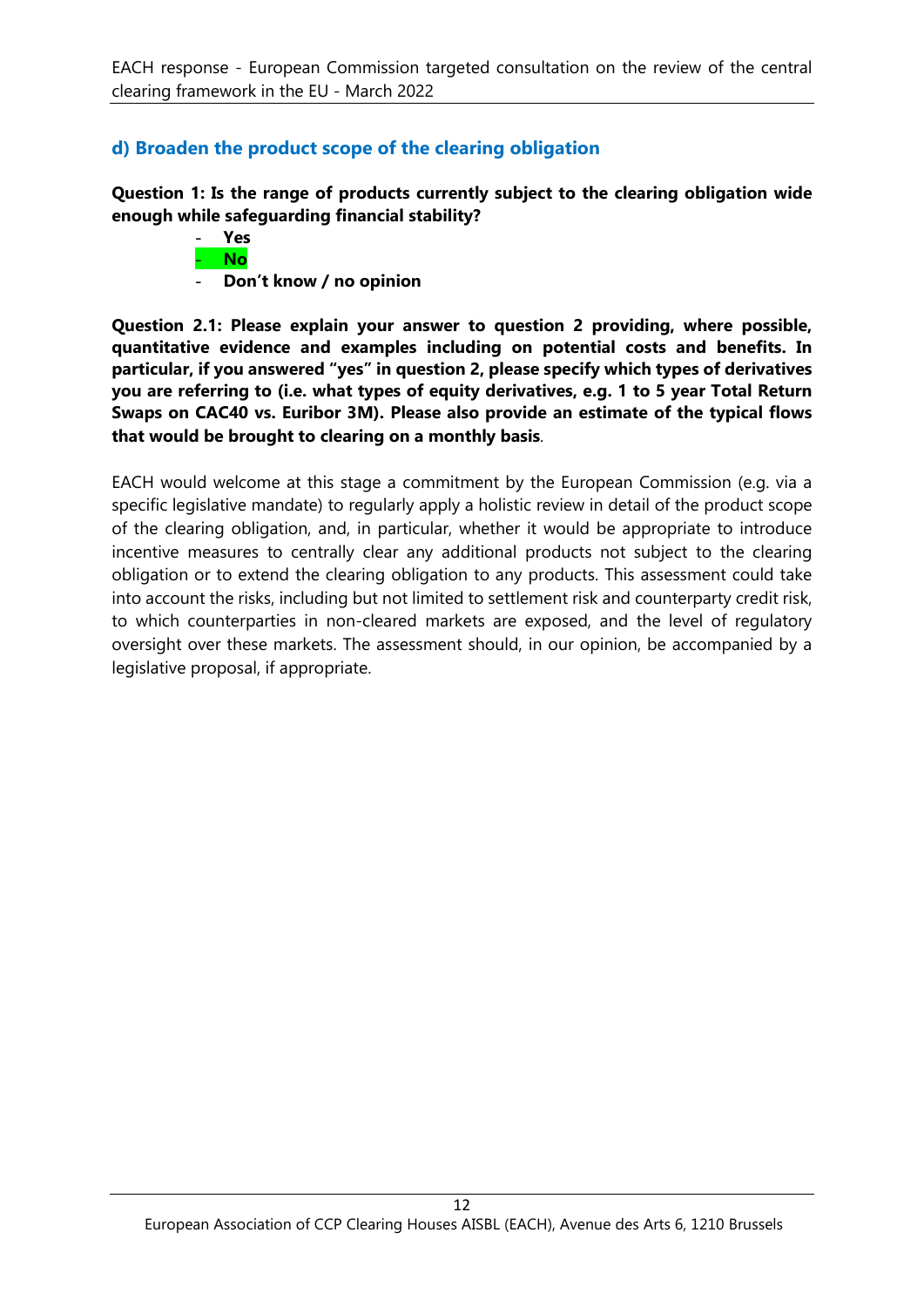# 2. Measures towards market participants

## **f) Transactions resulting from Post Trade Risk Reduction**

**Question 1. In your opinion, to what extent could the current outstanding notional amount be reduced? Could greater use of compression be done in CCPs and/or the bilateral space? Please explain your answer providing, where possible, quantitative evidence or examples, including on potential costs and benefits.**

EACH is aware that Post Trade Risk Reduction (PTRR) services are a useful tool to improve the understanding of exposures and risks in trading books and help reduce margin and capital requirements. Reducing collateral is precisely one of the consequences of "risk reduction" services. While a reduction of notional amounts would not reduce the risk exposure, it does make the capital and collateral costs for the market participant cheaper. However, EACH recognizes that PTRR services have both benefits and risks. For instance, PTRR services do not bring the financial stability benefits of central clearing, as they clean up line-by-line items but do not evaluate and collect the appropriate collateral needed to face counterparty credit risk, nor do they have comprehensive default management processes to address eventual defaults.

#### **Question 2. How should risk replacement trades resulting from Post Trade Risk Reduction services be treated with regard to the clearing obligation? Please explain your answer providing, where possible, quantitative evidence or examples, including on potential costs and benefits.**

While EACH welcomes the benefits of PTRR services, and we are also mindful that they do not reproduce certain key aspects of central clearing. Although CCPs as well use PTRR services, it is essential to underline that such services come in addition to the usual CCPs' risk management and cannot substitute it. More generally, we note that the clearing obligation has not hindered the development and expansion of PTRR services, both in the uncleared and cleared space. As alluded to in our previous answer, EACH is skeptical about the need to exempt from the clearing obligation PTRR trades that are a direct result of the compression exercise (be that bilateral or multilateral). For those financial instruments that fall within clearing obligations, the simple use of a PTRR service is not a reason to exempt them from the clearing obligation. While EACH understands how moving risks back to the bilateral world would help reduce collateral requirements for individual brokers, we suggest applying caution and a thorough examination of the overall impact on financial stability.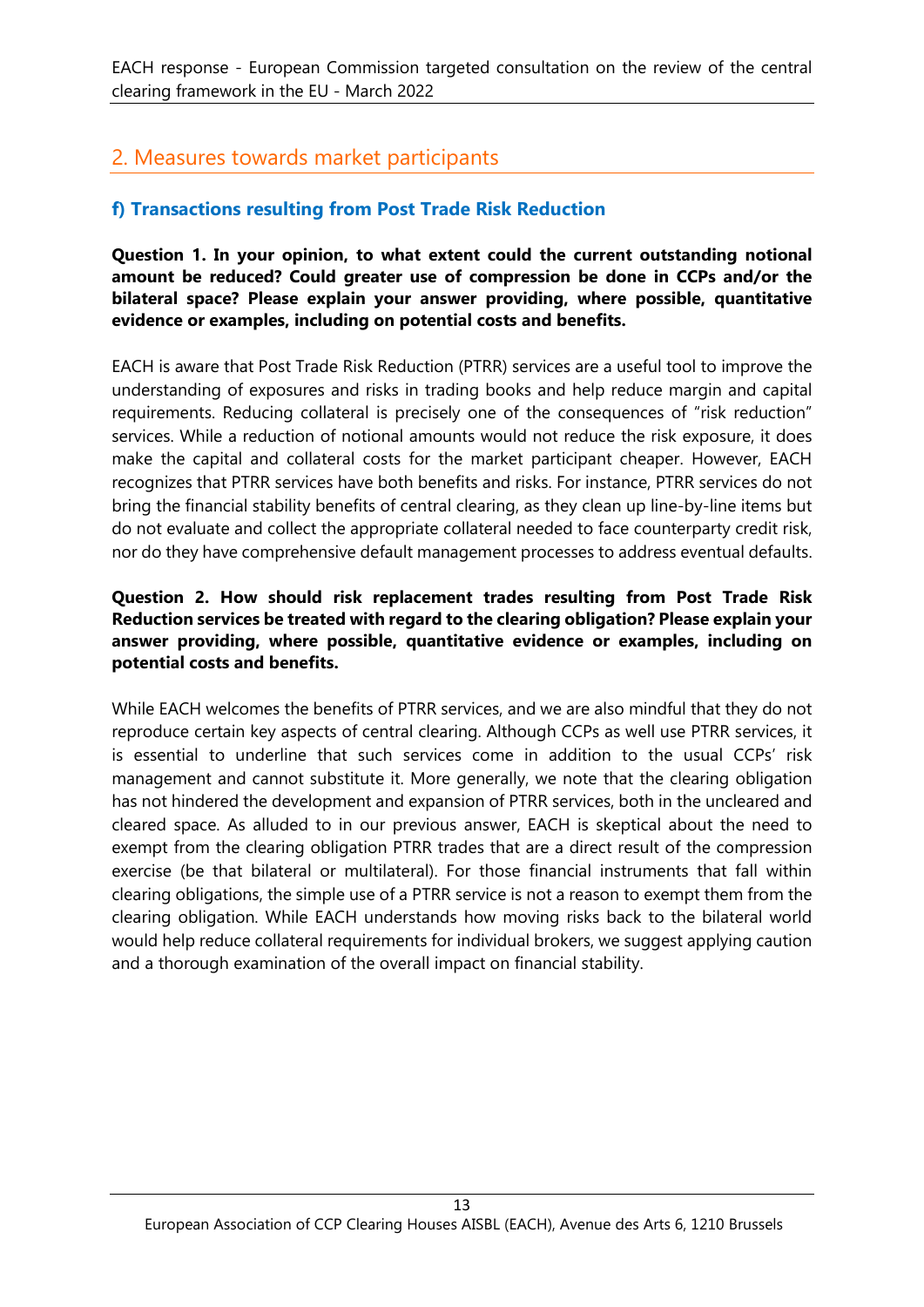# 3. Measures towards CCPs

## **a) Measures to expand the offer by EU CCPs**

#### **Question 1. How are EU CCPs impeded or slowed down, compared to their international peers, in bringing new products to clearing? In which ways could EU CCPs be supported in expanding their range of clearing services?**

Compared to international peers, the ability for CCPs to bring new products to clearing or, importantly, improve their risk management models, is impeded by what is in our view an inefficient process under EMIR Article 15 and 49. We expand on our views on this matter in Questions 2, 3, 4 and 5 below.

In addition, for EU CCPs to be supported in expanding their range of clearing services, EACH calls for swift regulatory intervention to maintain well-functioning markets, especially in the energy clearing sector, and proposes to allow non-cash collateral by removing section 2.1, point h) in Annex 1 in RTS (EU) No 153/2013<sup>[4](#page-13-0)</sup>. In the current context of energy prices increases in particular, the effects of the requirement for full backing are already seen in the form of participants withdrawing liquidity from CCP cleared, multilateral, transparent markets and reverting to more bilateral trading (OTC). This increases market concentration, leading to less competition and ultimately lower social welfare gains. Such a development clearly contradicts the G20 objective to create more transparent and resilient derivatives markets.

Allowing for non-cash collateral (credit lines) will enable the development of transparent and competitive regulated energy derivatives markets in the EU. It would enable renewable energy producers to support the energy transition. Regulated exchange and cleared markets play a crucial role in enabling renewable producers (non-financials) to hedge against risks stemming from a renewable system, such as price volatility and counterparty risk. In addition, the catalogue of eligible collateral can be extended to Emission certificates, also relieving market participants in the commodities field.

The EACH views concerning the use of bank guarantees are further expanded in Section 3(f) "Other issues".

**Question 2. Would it be appropriate to envisage a faster approval process for certain types of initiatives which could support the objective of promoting clearing in the EU, such as expanding the range of currencies cleared? What would be the pros and cons of a quicker approval process? What other activities/services could be considered? Please explain.**

<sup>5</sup> [https://www.esma.europa.eu/sites/default/files/library/esma70-151-](https://www.esma.europa.eu/sites/default/files/library/esma70-151-3373_final_report_rts_article_15_and_49_emir.pdf)

<span id="page-13-0"></span><sup>3373</sup> final report rts article 15 and 49 emir.pdf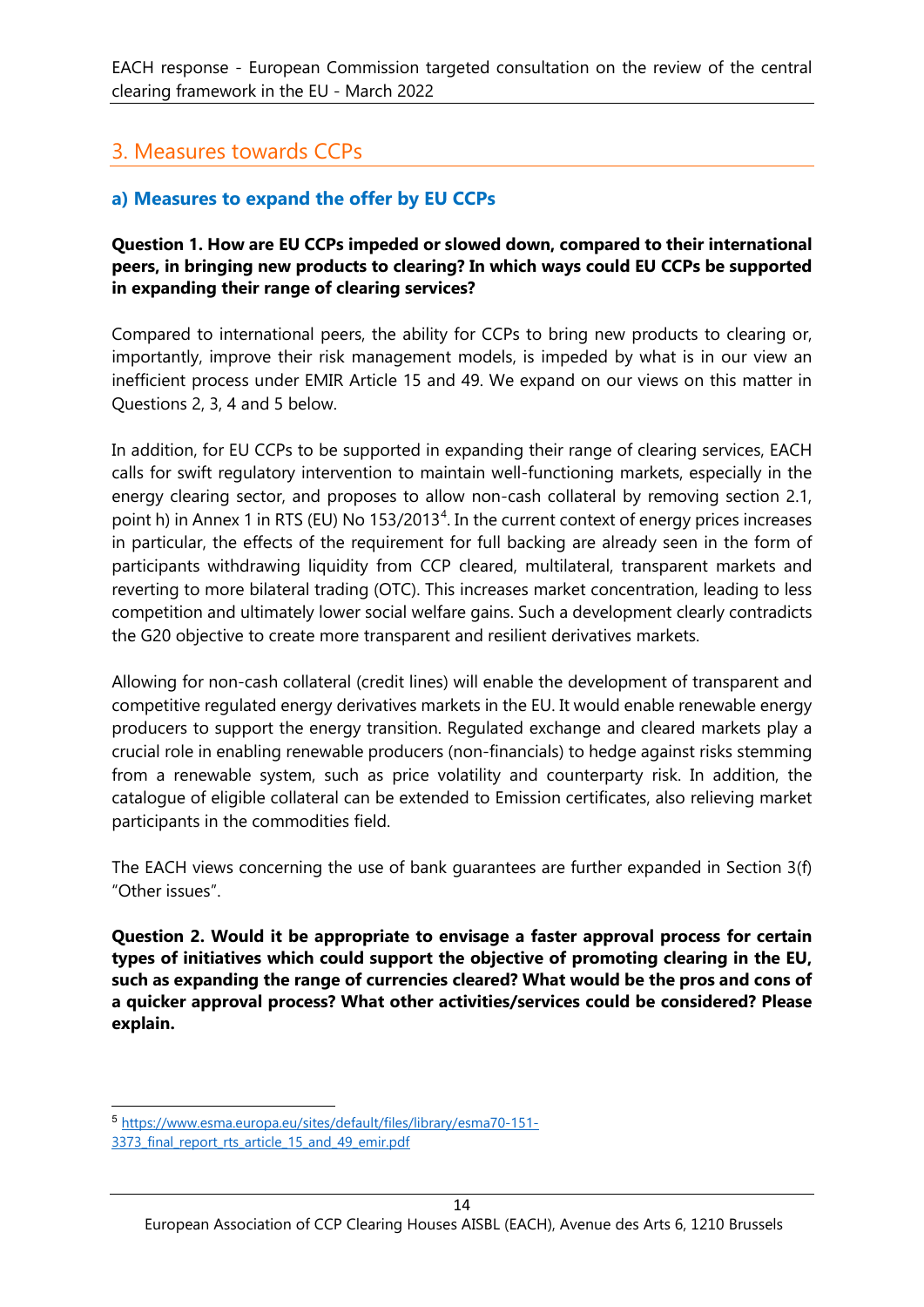Yes, EACH believes that it would be appropriate to ensure a faster approval process (as further detailed in our response to Question 3 below), not just for certain types of initiatives such as expanding the range of currencies cleared, but for all new products and improvements to risk management, as all of them will indeed be in line with the objective of promoting clearing in the EU.

In terms of pros and cons, EACH Members believe that as long as a CCP is authorised and duly supervised, a faster approval of new products and improvements to risk models should be promoted.

#### **Question 3. Could in your view significant changes to models and parameters (Art. 49 EMIR) as well as approval of extension of activities (Art. 15 EMIR) be handled at the EU level only? For example, could ESMA be involved at an earlier stage? What other avenues would you consider to accelerate the procedures?**

EACH is of the opinion that the current approach for approving products and improvements to risk models as well as the proposed new one included in the ESMA Final Report on draft regulatory technical standards on EMIR Articles 1[5](#page-14-0)(3) and  $49(5)^5$  are either not efficient (current approach) or would not improve the existing situation regarding the approval of extension of activities as well as the significant changes to models and parameters, and would unfortunately increase complexity and duration of the process to approve the extension of products and services and changes to risk models (proposed approach).

Based on a fact-finding exercise performed by EACH across 10 EMIR-authorised CCPs, the main hurdles of the current process are inefficiency and lack of transparency. We detail our views below:

#### • **Length of the process**

- o **Regular process** Many changes on risk parameters and methodologies should be approved swiftly by the NCAs in order to increase CCP's resilience. However, the way that NCAs, College/ESMA approvals are managed under these Articles may potentially lead to a fading of the momentum of demand for certain activities or products and to an increase in the risks that CCPs may face if the proposed changes are not applied in due time. While some regular approval have been done in a space of 7 to 9 months, several CCPs report that it could take up to 2 years for the procedure under Article 15 (new products) to be completed and up to 2.5 years for the procedure under Article 49 (improvements to risk models).
- o **'Express process under EMIR 2.2'** Evidence from CCPs shows that the 'express approval' process in EMIR 2.2 has resulted in some approvals ranging from 3 weeks to 6 months, far away from the objective of such an 'express' process. This process is not seen as very helpful by CCPs due to its unclear and limited scope for emergency approvals (e.g. NCAs unsure or contrary to

<span id="page-14-0"></span><sup>5</sup> [https://www.esma.europa.eu/sites/default/files/library/esma70-151-](https://www.esma.europa.eu/sites/default/files/library/esma70-151-3373_final_report_rts_article_15_and_49_emir.pdf)

<sup>3373</sup> final report rts article 15 and 49 emir.pdf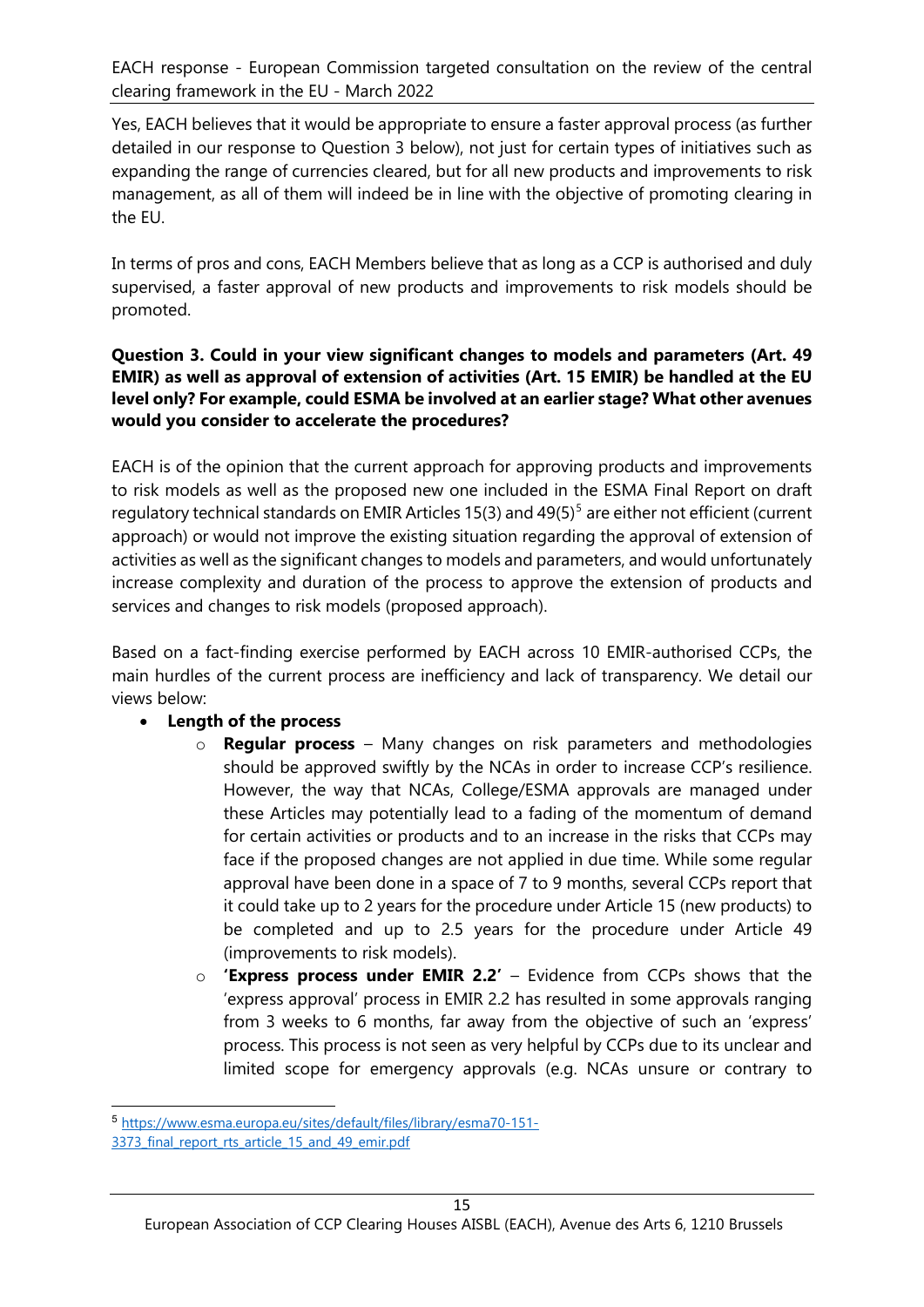approving changes via this route), lack of clarity about the justifications needed for authorities to apply it and, most importantly, the systemic burden on small and incremental improvements to CCPs' risk management capabilities that the current and proposed RTS result in and which are not addressed by the 'express process'. This systemic burden and potential solutions are included in our answer to Question 5 below.

- o **Lack of defined timelines** The procedure included in EMIR can broadly be divided into 3 main steps:
	- **Step 1: Decision by the NCA and College whether to pursue adaptions** require an Article 15 or 49 procedure;
	- Step 2: Assessment of completeness of documents describing pursued changes;
	- Step 3: Actual assessment and decision by NCA, ESMA and College on the pursued adaption

However, EMIR only describes Step 3 in more detail, providing a clear timeline, while Step 1 and Step 2 do not indicate any precise timeline which is needed for the process to decide whether an Article 15 or 49 EMIR procedure is triggered. Some EACH Members have experienced approval procedures that took 7 months to complete Step 1 and other 6 months for Step 2. The 'timeto-market' of new products, services and changes to risk models is increased due to a lack of clearly defined timelines.

• **Accumulation of authorisations** – The multiple layers of authorisations required (from Colleges, ESMA and the NCA) and the partially sequential process makes the whole approval procedure very heavy and complex. CCPs generally find that this process is overly complex and inefficient due to the way the current interaction between NCAs, Colleges and ESMA occurs.

Due to these shortcomings, EU CCPs are slowed down compared to their international peers, in bringing new products to clearing or implementing model changes. By way of example, US regulations provide for a 10-day self-certification process for any rule changes (e.g. clearing conditions) as well as a 1-day notification process with the CFTC for launching new products in asset classes already cleared<sup>[6](#page-15-0)</sup>.

**Question 4. How could an ex-post approval process for extension of services, similar to other jurisdictions, be designed in your view, so as to balance the need for a smooth process and for ensuring adequate supervisory checks and control of risks?**

See our response to Question 3 above.

**Question 5. If the criteria for extension of authorisation and significant changes to models and parameters were to be introduced in the level 1 (i.e. in EMIR), so as to be objective and clear for everybody, what could the criteria be?**

<span id="page-15-0"></span><sup>6</sup> [https://www.esma.europa.eu/sites/default/files/library/2015/11/2013-](https://www.esma.europa.eu/sites/default/files/library/2015/11/2013-1157_technical_advice_on_third_country_regulatory_equivalence_under_emir_us.pdf)

<sup>1157</sup> technical advice on third country regulatory equivalence under emir us.pdf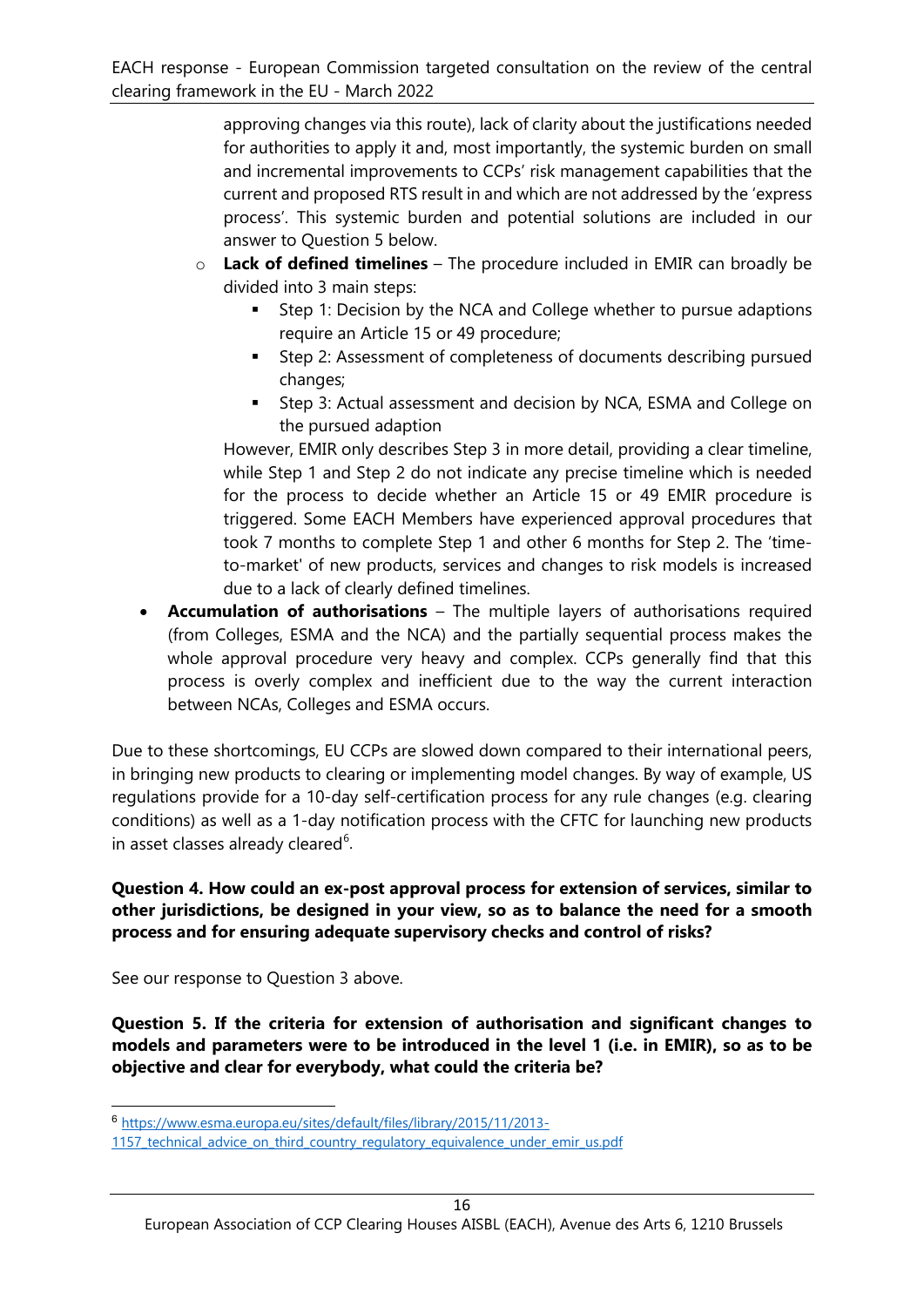EACH would like to put forward the following suggestions:

- **Timeline** EACH members have in some cases experienced that the decision on the materiality of a change could take up to several weeks. Thus, even if the change is in the end considered non-material, CCPs may need to wait weeks until they are able to proceed with the change. If deemed material, there may be an exchange of questions and answers which is not framed by a clear timeframe. This creates challenges for CCPs, e.g. from a client communication point of view or in the area of IT software development. As specified in our response to question 3, clarifications should provide for clearly defined timelines for all steps of the entire process of the EMIR Articles 15 and 49 procedures. The timelines should vary depending on the severity of the changes. We would suggest differentiating between minor changes (notification only a few days prior, ex-post approval), medium changes (notification 1-2 weeks prior, ex post approval) and material changes (approval process with longer times). The main criterion for materiality would be whether the change poses the risk of being incompatible with or undermining the CCPs overall risk management framework. If such a risk cannot be detected, the change would be classified as minor or medium.
- **Recalibrations of risk models[7](#page-16-0)**
	- o **Regular or minor clarifications** A more efficient way of approving regular or minor recalibrations of risk models should be implemented in order to allow CCPs i) to take immediate actions to adjust certain parameters if necessary, in order to improve the model without a long authorization process, and ii) to support a timely introduction of new products or services based on market demand. Examples of these are smaller, risk enhancing updates to methodology (e.g. addressing  $2<sup>nd</sup>$  line actions) which are more frequent than urgent, emergency changes.
	- o **Novel features** The assessment of any new product should focus on the novel features of the product, particularly in comparison to what is already offered. This contextual assessment is especially relevant with respect to currencies. If a CCP already clears multiple currencies and intends to add another currency to a portfolio of eligible products, it would be disproportionate to request the CCP to extend the procedure to the entire clearing and risk framework, including margin, stress testing and default fund analysis under both historical and hypothetic conditions. Generally, for new products to be launched which are within the class of products/services already covered by the authorisation, an ex-post information to the local competent authority and annual information to ESMA and the College would be proportionate.
- **Definition of 'Parameter'** EACH Members have noted that some inputs that are regularly updated are sometimes referred to as "parameter" but EMIR itself only

<span id="page-16-0"></span><sup>7</sup> Please see further detail in the EACH response to the ESMA Consultation Paper "Regulatory technical standards on conditions under which additional services or activities to which a CCP wishes to extend its business are not covered by the initial authorisation and conditions under which changes to the models and parameters are significant under EMIR": [https://www.eachccp.eu/wp-content/uploads/2020/11/EACH-response-ESMA](https://www.eachccp.eu/wp-content/uploads/2020/11/EACH-response-ESMA-consultation-on-EMIR-Art.-15-and-49-November-2020.pdf)[consultation-on-EMIR-Art.-15-and-49-November-2020.pdf](https://www.eachccp.eu/wp-content/uploads/2020/11/EACH-response-ESMA-consultation-on-EMIR-Art.-15-and-49-November-2020.pdf)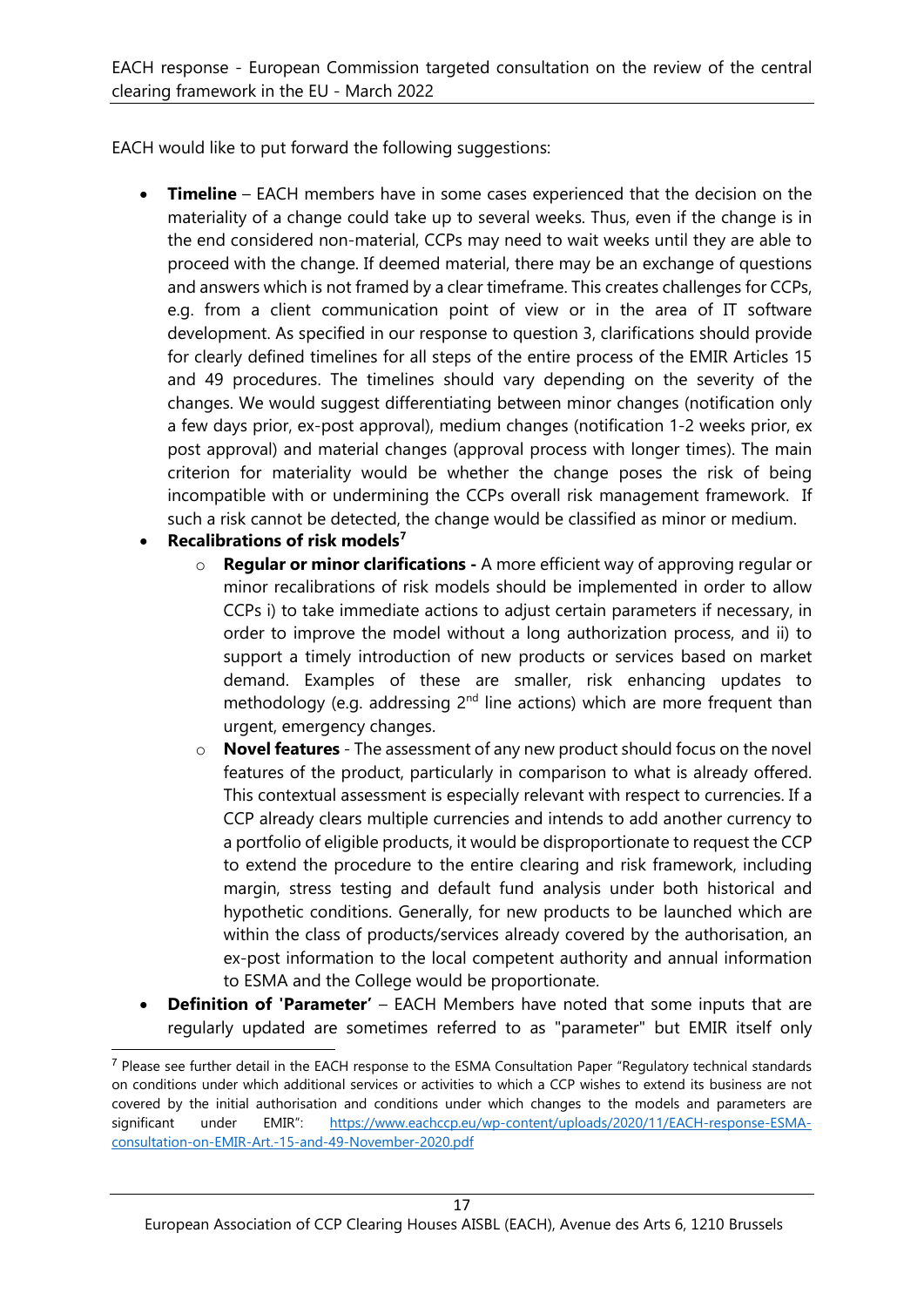defines very few parameters for margining (e.g. lookback period, closeout period, confidence level). The discussion whether something is a "parameter" is also time consuming. A final definition of parameter would be helpful.

#### **b) Payment/settlement arrangements for central clearing**

#### **Question 1. What problems do EU CCPs and clearing participants encounter with the current setup of payment and settlement arrangements available to them in the EU?**

EACH would like to highlight an issue that we understand is already in the process of being addressed by authorities, but we thought nonetheless it would be worth including in our response because of the potential for removing unnecessary burden from CCPs and making EU CCPs more competitive.

The CSDR Settlement Discipline Regime (SDR) provides for two separate processes for the collection and distribution of cash penalties depending on whether one of the participants is a CCP (Article 19 SDR) or not (Article 17 SDR). This duality in the SDR RTS text leads to contradictions and unnecessary complications with regard to cash penalties involving CCPs. In our opinion, the verbatim implementation of SDR RTS Article 19 would be complex, costly, inefficient and unnecessarily duplicative for CCPs, CSDs and the members and participants of both. The coexistence of CSDR RTS Article 17 and Article 19 effectively result in the existence of two parallel, non-perfectly synchronised systems for the collection and distribution of penalties for failed settlements that CSDs, CCPs and their users would have to subscribe to when a single standardised system would achieve the same result in a much simpler and more efficient manner.

The implementation of SDR RTS Article 19 would neither contribute to nor achieve the objective described in Chapter 4.1.2 of the Impact Assessment (Annex IV to the Final Report on draft SDR RTS dated 01 February 2016), namely 'to maintain the appropriate outcome for the penalty mechanism, ensuring that no undue risk is placed on the CCP.'

EACH would like to stress that we are not aware of any market participant who is against this simplification. It is clearly supported here by EACH, and we understand is explicitly supported by CSDs and users in their responses to the consultation. Succinctly, the removal of the duplicative penalties system provided by Article 19 would resolve many issues of operational risk, legal risk and development cost, as we presented to the European Commission in previous submissions.

<span id="page-17-0"></span>EACH therefore calls for a change to the CSDR legislation that removes this unnecessary duplicative system so that market participants can use one single system through CSDs, rather than two parallel systems through CSDs and CCPs.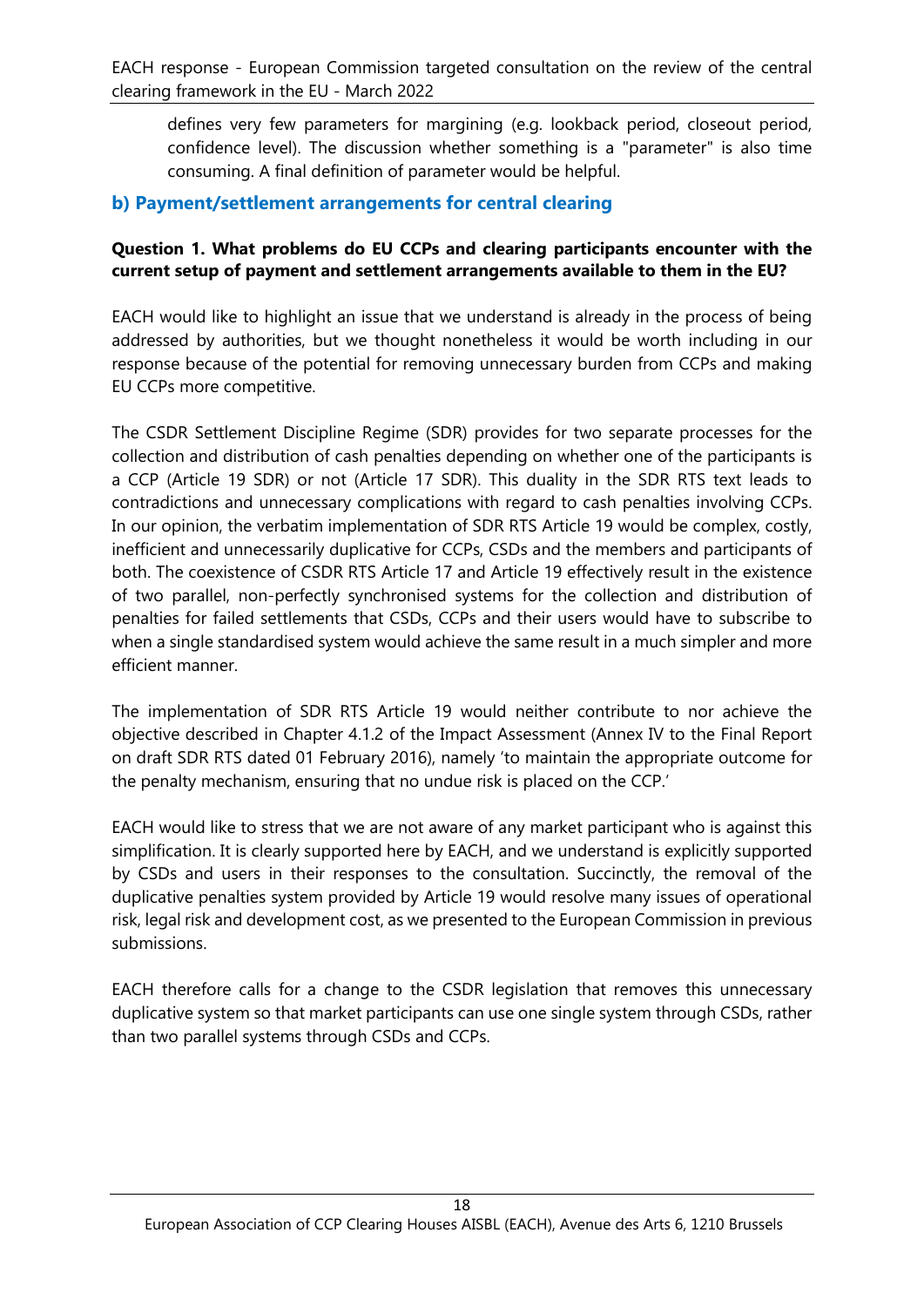EACH is also of the opinion, that several issues could be identified also when looking at the current Settlement Finality Directive (SFD). Such issues, highlighted in the EACH response<sup>[8](#page-17-0)</sup> to the European Commission consultations on the review of the SFD and the Financial Collateral Directive, are the following:

- Participation in systems governed by the law of a third-country
- Designation of a third-country system if the scope was to be extended
- Participants in systems governed by the law of a Member State
- Protections granted under the SFD vis-à-vis collateral security

The EACH suggestions on how to address the issues identified in the context of SFD are detailed in our response to Question 1.2.

Another topic that we would like to submit to the Commission's attention concerns the EACH suggestion of extending the opening hours of the Eurosystem's TARGET2 system beyond 18:00 CET to increase the use of collateral provided to CCPs in EUR and reduce dependencies on other currencies such as USD. In addition, the use of alternatives already available such as the Eurosystem's Instant Payments System (TIPS) by CCPs should be facilitated as an alternative for EUR central bank money margin delivery during T2 closing times.

#### **Question 1.2. What changes to the current payment and settlement options could be envisaged that would enhance attractiveness of EU CCPs and support the growth of EUbased clearing?**

In order to address the issues concerning the SFD, some suggestions that EACH would like to put forward are the following:

- **Participation in systems governed by the law of a third-country**
	- o EACH is of the opinion that all CCPs could receive protection under the SFD for their default management rules and procedures if authorised or recognised by the EU. However, this should be achieved by extending to third country systems the protections of the SFD, not merely by protecting EU participants in those systems. We would like to underline in this regard that all aspects of the default management process, in particular those involving the property of the defaulting clearing member pre- or post- insolvency, including the default actions and the application of the CCP's default waterfall, should be included in any SFD protections.
- **Designation of a third-country system if the scope was to be extended**
	- o We suggest considering reviewing what could be most efficient and robust approach, i.e. a determination at EU level or at than at Member State level, having regard to the existing regimes across Member States for the designation of systems. Should an EU-level determination be adopted, we believe it could be done as part of the EMIR recognition process.

<sup>8</sup> [https://www.eachccp.eu/wp-content/uploads/2021/05/EACH-Response-Issues-to-be-addressed-in-the-FCD](https://www.eachccp.eu/wp-content/uploads/2021/05/EACH-Response-Issues-to-be-addressed-in-the-FCD-and-SFD-review.pdf)[and-SFD-review.pdf](https://www.eachccp.eu/wp-content/uploads/2021/05/EACH-Response-Issues-to-be-addressed-in-the-FCD-and-SFD-review.pdf)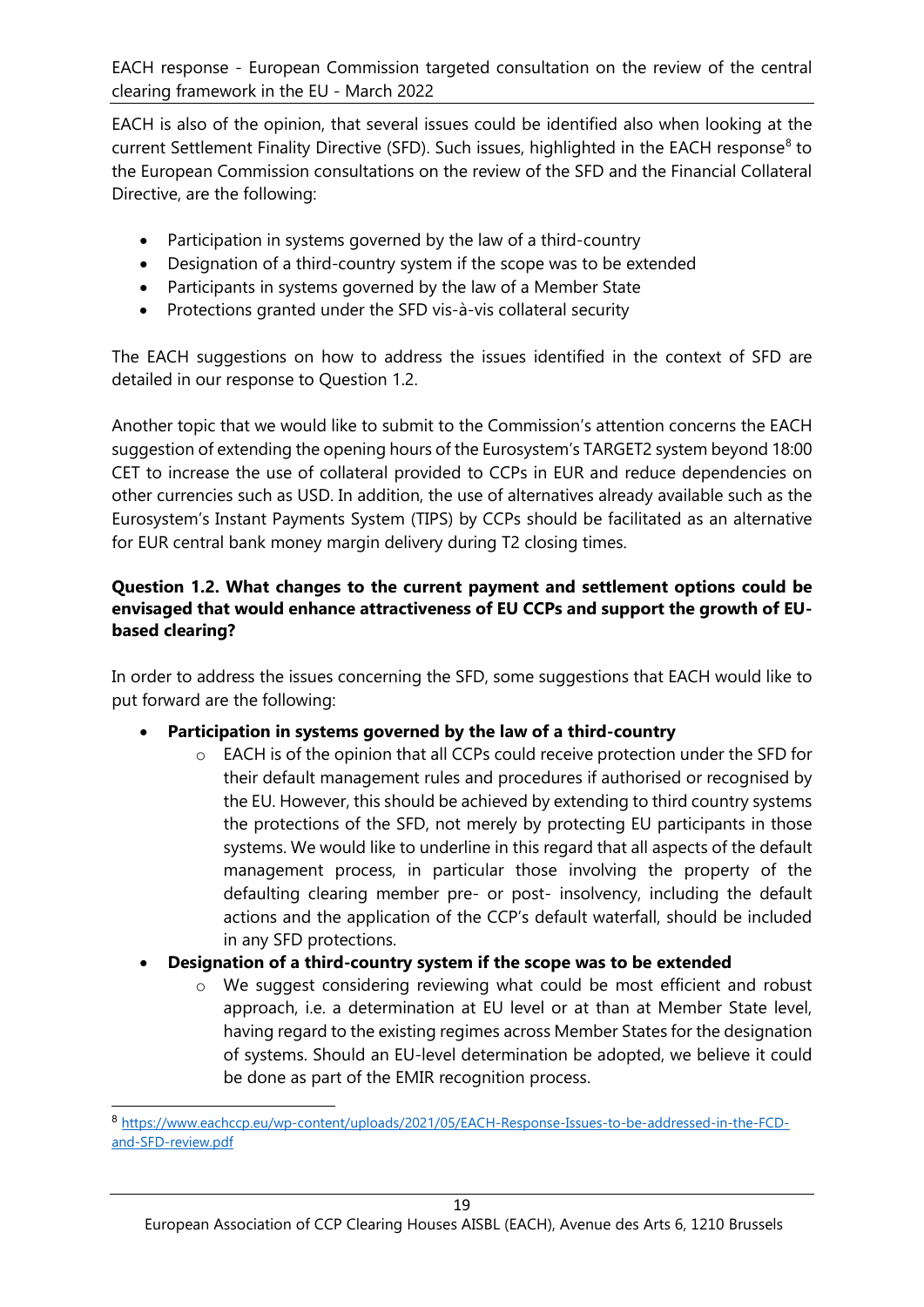#### • **Participants in systems governed by the law of a Member State**

- o It should be taken into consideration that not all entities falling under a CCP clearing obligation under EMIR or entities which would like to participate in the CCP clearing are eligible system participants under the SFD or the respective local laws. In order to improve the existing situation, we suggest that:
	- The list of entities that are covered by the SFD protection be extended to cover entities that do not themselves take rights and obligations visà-vis the system / the system operator, but fulfil tasks that are closely related to the functioning of the system.
	- All financial counterparties and non-financial counterparties which exceed the clearing threshold under EMIR should be capable of being participants in designated systems which are CCPs
	- The SFD make it clear that it also applies to the interaction between the system / system operator and clients and indirect clients of clearing members which, for example, may directly provide collateral to the CCP or which may directly receive collateral from the CCP (see Article 48 (7) of EMIR for the latter).

#### • **Protections granted under the SFD vis-à-vis collateral security**

 EACH is of the opinion that it would be helpful for indirect participants to benefit from protections if this furthers protects the CCP's default management rules and procedures. Also, the protection could be extended to protect clients (or other third parties) directly providing collateral to a CCP. The protection should therefore be the same as if the clearing member had provided it. However, CCPs should not be responsible for adding indirect participants to their systems where those participants are not known to or identified to the CCP, e.g. customers in omnibus accounts.

#### • **Settlement finality under the SFD**

 EACH believes that the SFD should clearly stipulate that a system operator should also be immediately notified about the opening of insolvency proceedings (in addition to an Authority chosen by the Member State, the ESRB, ESMA and other Member States).

#### **c) Require segregated default funds**

**Question 1. If EMIR were to impose the establishment of segregated default funds to certain EU CCPs to improve their attractiveness, what should be the criteria for establishing which CCPs would need to have this segregated model?**

- **Number of asset classes cleared what number?**
- **All CCPs clearing derivatives alongside other products. Other.**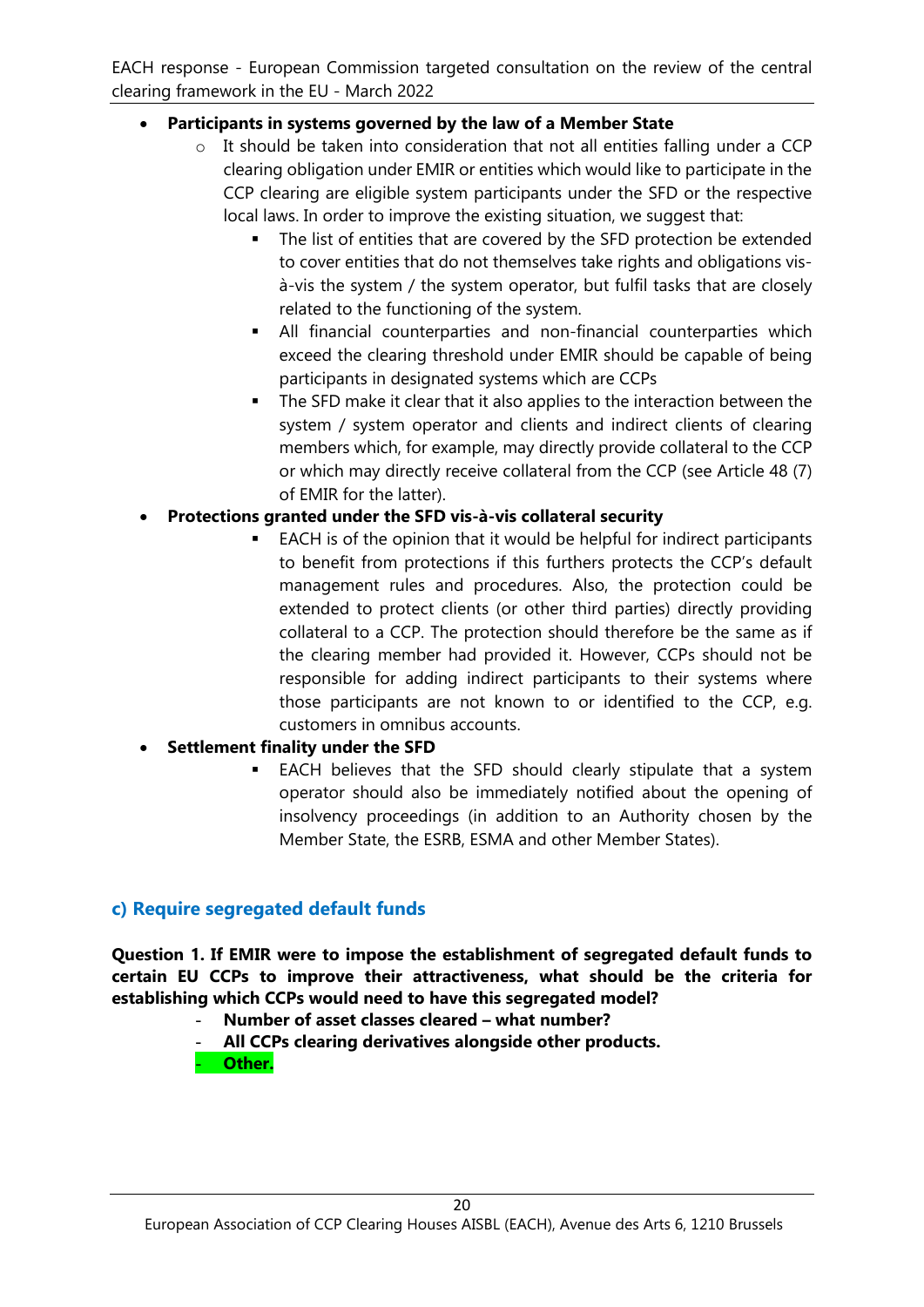EACH is of the opinion that the legislation should not favour one model (i.e. having only one asset class per default fund) over the other (i.e. having more than one asset class per default fund) since both types of models are subject to supervisory approval.

#### **Question 1.1 Please explain your reply to question 1, also assessing the costs related to such a requirement.**

We would caution against imposing any general restrictions to the default fund design models and would not agree that such a requirement would help improving the attractiveness of EU CCPs per se. In our view, the choice of the number of default funds should best be made by the CCP after consultation of its membership and based on supervisory approval. This choice depends on various criteria such as the structure of clearing members, participants and their trading behavior and the composition of asset classes cleared, which shape the risk profile of the CCP. The amount of default funds also needs to be aligned with the default management strategy of the CCP. Hence, a general requirement based on broad parameters such as the number of asset classes would risk being counterproductive as it would not adequately take into the account the diversity of CCPs.

#### **Question 2 If EMIR or other pieces of EU legislation (e.g. the CRR) were to incentivise the establishment of segregated default funds by CCPs, how could that be achieved?**

Please see our response to Questions 1 and 1.1. We would caution against both incentives and general requirements on the default fund design models.

#### **Question 3. In your view, could a segregated default fund be established for interest rate swap/interest rate derivatives clearing only? Would that be attractive? What could be the costs and benefits of such an approach?**

Please see our response to Questions 1 and 1.1

#### **d) Enhancing funding and liquidity management conditions**

**Question 1. Is the current range of options for funding, liquidity, collateral safekeeping/management, investment sufficient to support the growth of EU-based clearing?**



- **Don't know/no opinion**

#### **Question 1.1 Please explain your answer to question 1 providing examples and, where possible and relevant, quantitative evidence.**

<span id="page-20-0"></span>One particular issue EACH Members would like to recommend the European Commission to consider is the CCP access to central bank facilities. According to a survey run by EACH in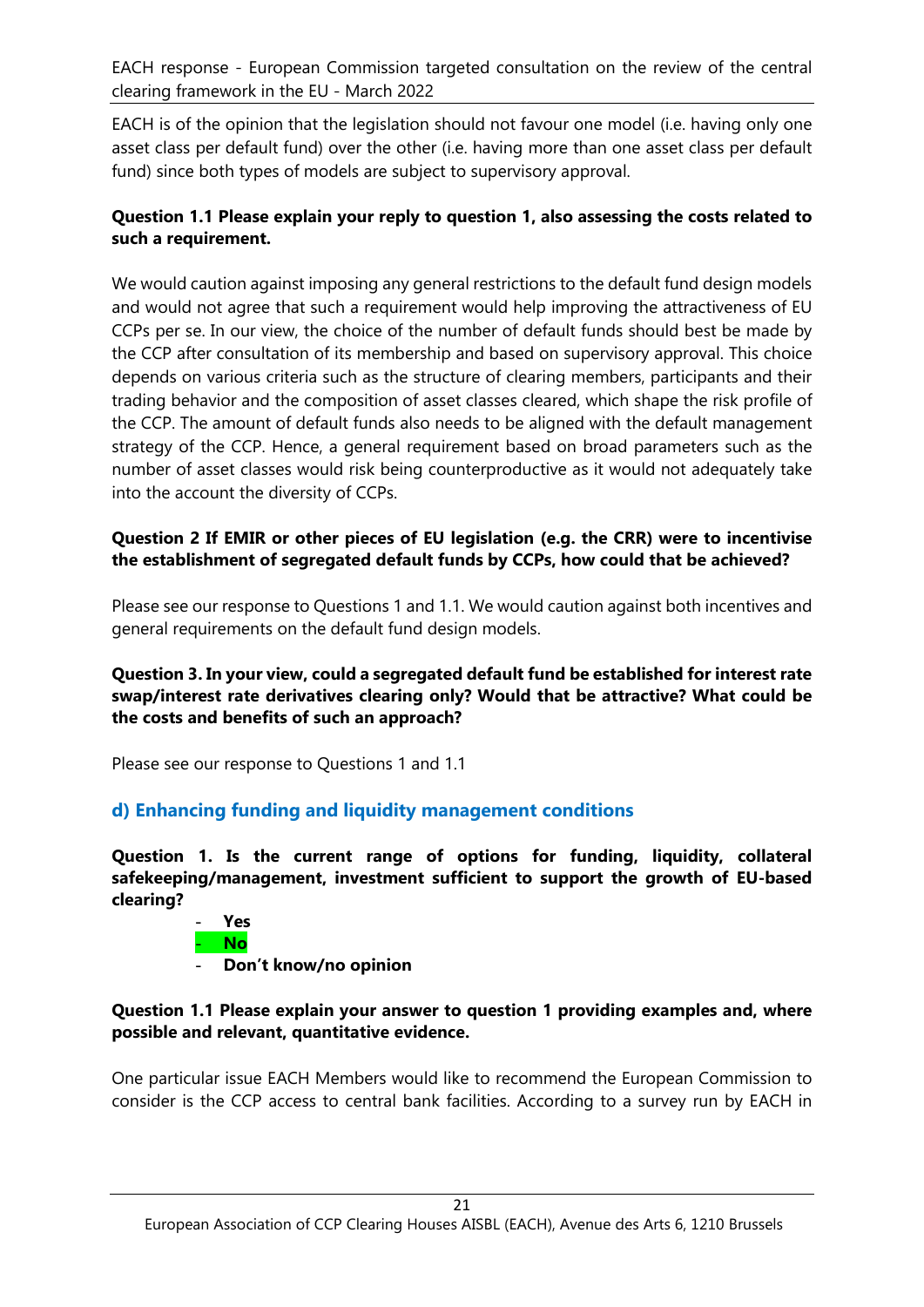2021<sup>[9](#page-20-0)</sup>, the common pattern with CCP access to central banks facilities is that there is no homogeneous level of access, which should instead be ensured in the interest of financial stability and integrity, especially in case of market stress. The main key findings of the survey are the following:

- **General access to central bank deposits but varied nature of this access**  Not all CCPs have access to central bank deposits, and among those that do the level and purpose of the access is varied by CCP but focused largely to access in own currency with only a few CCPs having access in multiple currencies. Amongst those with access in multiple currencies this varied pattern is continued with there being a  $3 - 2$  split between whether this service has been provided solely by a CCPs own Central Bank or by multiple Central Banks.
- **Fewer access to central bank liquidity and even more varied than deposits**  Access to central bank liquidity is even more varied at the top level, with CCPs' level of access varying depending on whether it is for intra-day or overnight purposes. However, this access is all in own currency only with no responding CCPs with access having so in multiple currencies, demonstrating more harmonisation in this aspect. Lastly, a 50% of CCPs with access to overnight liquidity have so without a banking license, and out of these CCPs, 50% of them have this service provided by non-Eurosystem central bank.

EACH Members would like to underline that a more standardized CCP access would bring the following important benefits to financial stability:

- Limitation of exposure to insolvency risk of commercial banks It would help CCPs in limiting their exposure to commercial banks and risk associated with potential insolvency or technical outages of market infrastructures the CCP uses for the purpose of investment and/or generating liquidity.
- **Better management of investment risk**  It would allow CCPs which collect margins intra-day in multiple currencies to operate in a time window highly aligned with the markets operating hours reducing operational complexities.
- **Limitation of exposure to settlement risk**  It would limit settlement risk, in particular those related to the inability of CCPs becoming settlement agents in most of the relevant securities settlement systems.
- **Align domestic and foreign CCPs**  It would address risk issues in relation to commercial bank exposures, which are relevant to the local central bank and currency, regardless of the CCP's location.
- Subject to the independence of central banks and their right to provide access to liquidity facilities at their own discretion, it would **ensure emergency liquidity in times of extreme market conditions**.

<sup>9</sup> [https://www.eachccp.eu/wp-content/uploads/2022/02/EACH-Note-on-CCP-access-to-Central-Banks-deposits](https://www.eachccp.eu/wp-content/uploads/2022/02/EACH-Note-on-CCP-access-to-Central-Banks-deposits-and-liquidity-December-2021.pdf)[and-liquidity-December-2021.pdf](https://www.eachccp.eu/wp-content/uploads/2022/02/EACH-Note-on-CCP-access-to-Central-Banks-deposits-and-liquidity-December-2021.pdf)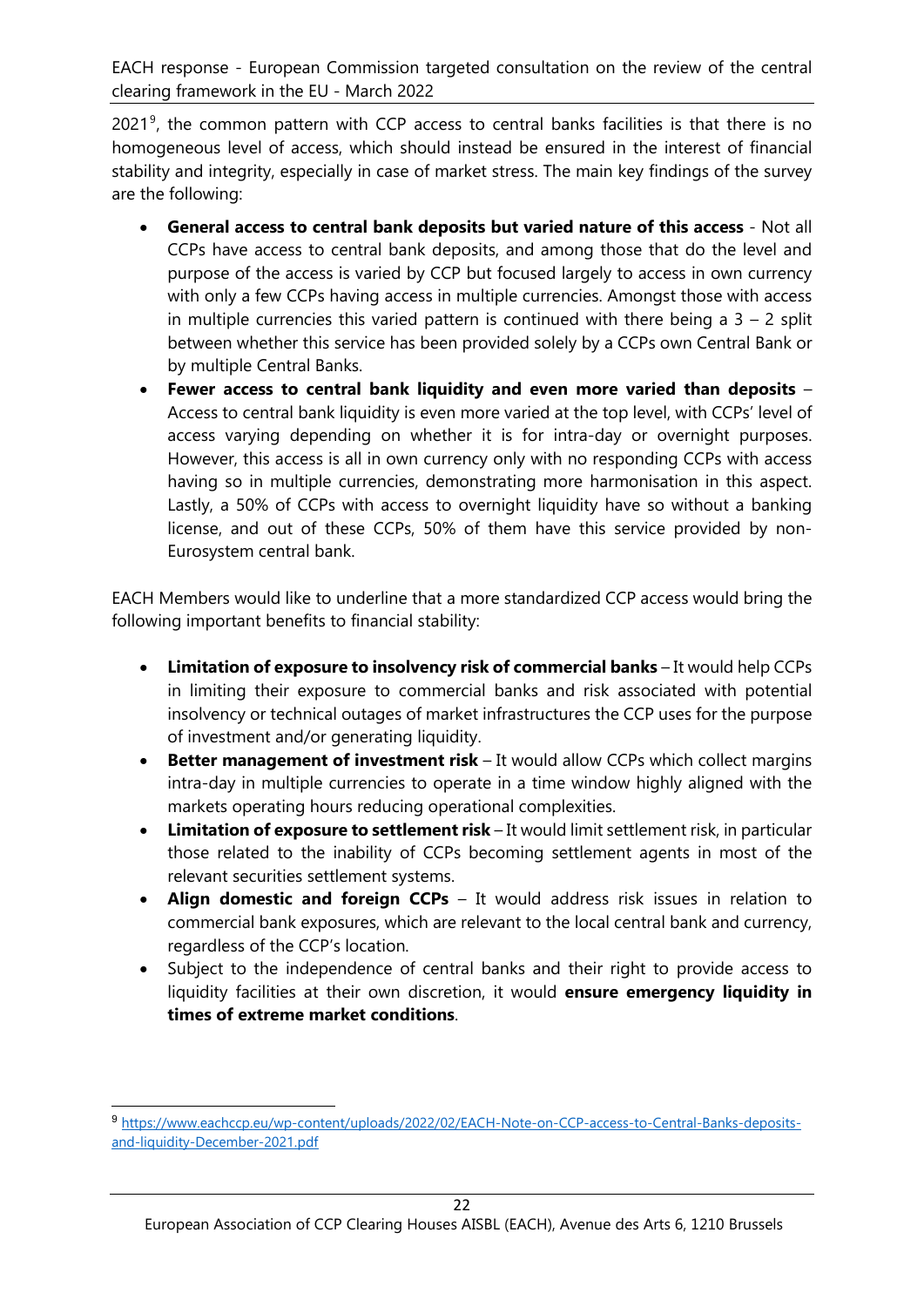In this context, EACH calls for a technical rather than political discussion about central bank access by CCPs, to put this whole topic on a more consistent footing, in line with the Principles for Financial Market Infrastructures (PFMIs) and EMIR.

In addition, we would kindly request the European Commission to take into account the following suggestions that EACH has described more in detail in our response<sup>[10](#page-22-0)</sup> to the ESMA consultation on the Report on highly liquid financial instruments with regards to the investment policy of CCPs:

- When considering expanding the list of eligible instruments to debt instruments issued or backed by private entities, ESMA and the European Commission could consider expanding conditions to include covered bonds;
- Regarding the average time to maturity of highly liquid financial instruments (point 1(c) of Annex II of the RTS (EU) No 153/2013 on requirements for central counterparties<sup>11</sup>) EACH suggest extending the average time to maturity to 5 years;
- EACH proposes to reconsider the list of financial instruments in order to include all Money Market Funds (EU and third-country) that meet certain requirements and improve CCPs' liquidity and risk management, as long as the issue of "gates" – amongst others – is addressed and CCPs take an adequate risk-based approach towards the products they invest in.

Further details concerning the above-mentioned EACH suggestions regarding the inclusion of covered bonds and Money Market Funds into the list of highly liquid financial instruments, as well as the proposal about extending the average time to maturity to 5 years, can be found in our response to Question 2.

#### **Question 2. What enhancements to the existing options could be envisaged, and what would be the rationale?**

As mentioned in our response to Question 1, EACH would appreciate if the European Commission could take into account some of our proposals related to the ESMA current work on highly liquid financial instruments with regards to the investment policy of CCPs, namely:

#### • **Inclusion of covered bonds**

o According to EMIR Article 46, as well as Articles 37-42 of RTS No 153/2013 Chapter X, CCPs can accept covered bonds as eligible collateral under several conditions, e.g. by applying haircuts and concentration limits. Covered bonds are also considered as High-Quality Liquid Assets (HQLA) in the Liquidity Coverage Ratio (LCR) calculations related to bank liquidity requirements, under the Capital requirements Regulation (CRR). It would be desirable to align the regulation for CCP investments with these regulations. Further, certain regions may have a limited market of sovereign debt available for CCP investments.

<span id="page-22-0"></span><sup>10</sup> [https://www.eachccp.eu/wp-content/uploads/2022/01/EACH-response-ESMA-consultation-on-highly-liquid](https://www.eachccp.eu/wp-content/uploads/2022/01/EACH-response-ESMA-consultation-on-highly-liquid-financial-instruments.pdf)financial-instruments.pdf11 <https://eur-lex.europa.eu/legal-content/EN/TXT/PDF/?uri=CELEX:32013R0153&from=EN>

<span id="page-22-1"></span>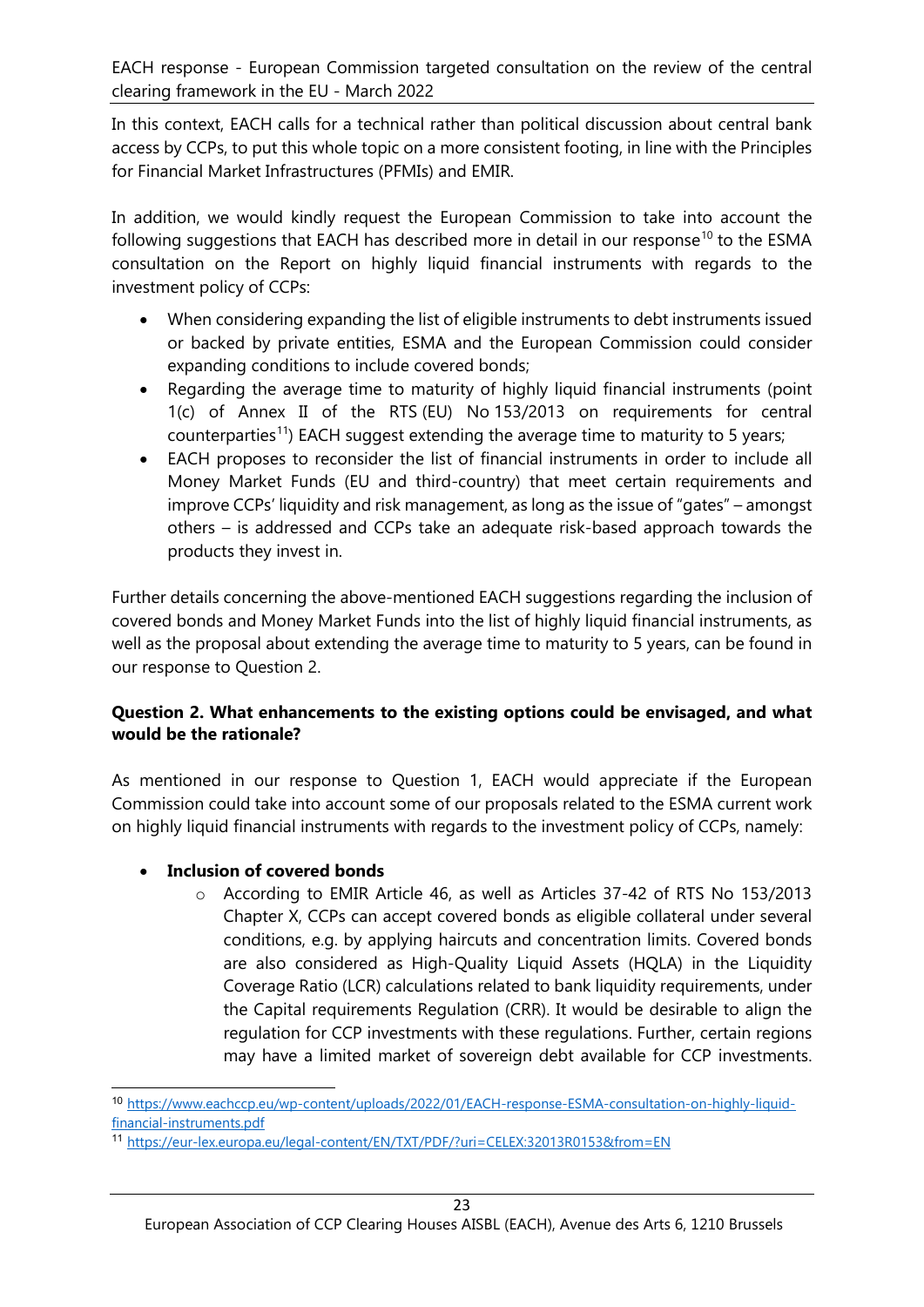Expanding highly liquid financial instruments to include covered bonds would increase investment space for CCPs as well as facilitate diversification among investments. Regarding the possible conditions to consider expanding the list of eligible instruments to debt instruments issued or backed by private entities, investments in covered bonds could be subject to concentration limits and also be subject to haircuts in the calculations of CCP's liquid resources (EMIR Art 44, RTS chapter VIII, articles 32-34), i.e. covered bonds considered as highly liquid financial instruments in relation to investments would be treated similar to highly liquid eligible collateral.

## • **Extension of the average time to maturity to 5 years**

o We consider an average time to maturity of maximum 2 years as too restrictive, and in particular it raised issues during the COVID-19 emergency when the investment activity, because of the limited availability of short-term securities, became more challenging. With an average time to maturity of 5 years, the benefit in diversification would clearly outweigh the added risk, as the securities are high quality, highly liquid instruments as per definition in the regulation, i.e. they can easily be mobilized anytime if respective liquidity is needed. Concerning the calculation, we believe it should be clarified whether the calculation of the average time to maturity may include non-invested funds that could be invested according to the term transformation limits defined by the CCP.

## • **Inclusion of Money Market Funds (MMFs)**

- o Although understanding that under the current version of Annex II of the EMIR Delegated Regulation MMFs cannot qualify as possible investments, EACH would like to invite ESMA to consider the possibility for CCPs to invest in MMFs. The US Money Market reform in 2016 gave US Government Funds the ability to opt to not have the ability to impose "gates", at least not without a significant lead time and appropriate communication channels. Since the above possibility in the US legislation is currently not available for EU MMFs, EACH proposes to reconsider the list of financial instruments in order to include all MMFs (EU and third-country) that meet certain requirements and improve CCPs' liquidity and risk management, as long as the issue of "gates" – amongst others – is addressed and CCPs take an adequate risk-based approach towards the products they invest in. This is meaningful for investment of funds in currencies where a CCP has no central bank access in order to avoid unsecured exposures. To make MMFs an adequate investment option, EACH suggests that the requirements that MMFs should comply with may include the following:
	- The ability to redeem an interest and make payment in satisfaction thereof with same day value following a redemption request that meets appropriate cut off times (i.e. no application of redemption gates);
	- The fund must be appropriately registered by its competent authority and sponsored by authorised credit institutions, authorised investment firms, authorised or registered alternative investment funds, or thirdcountry equivalent firms and institutions.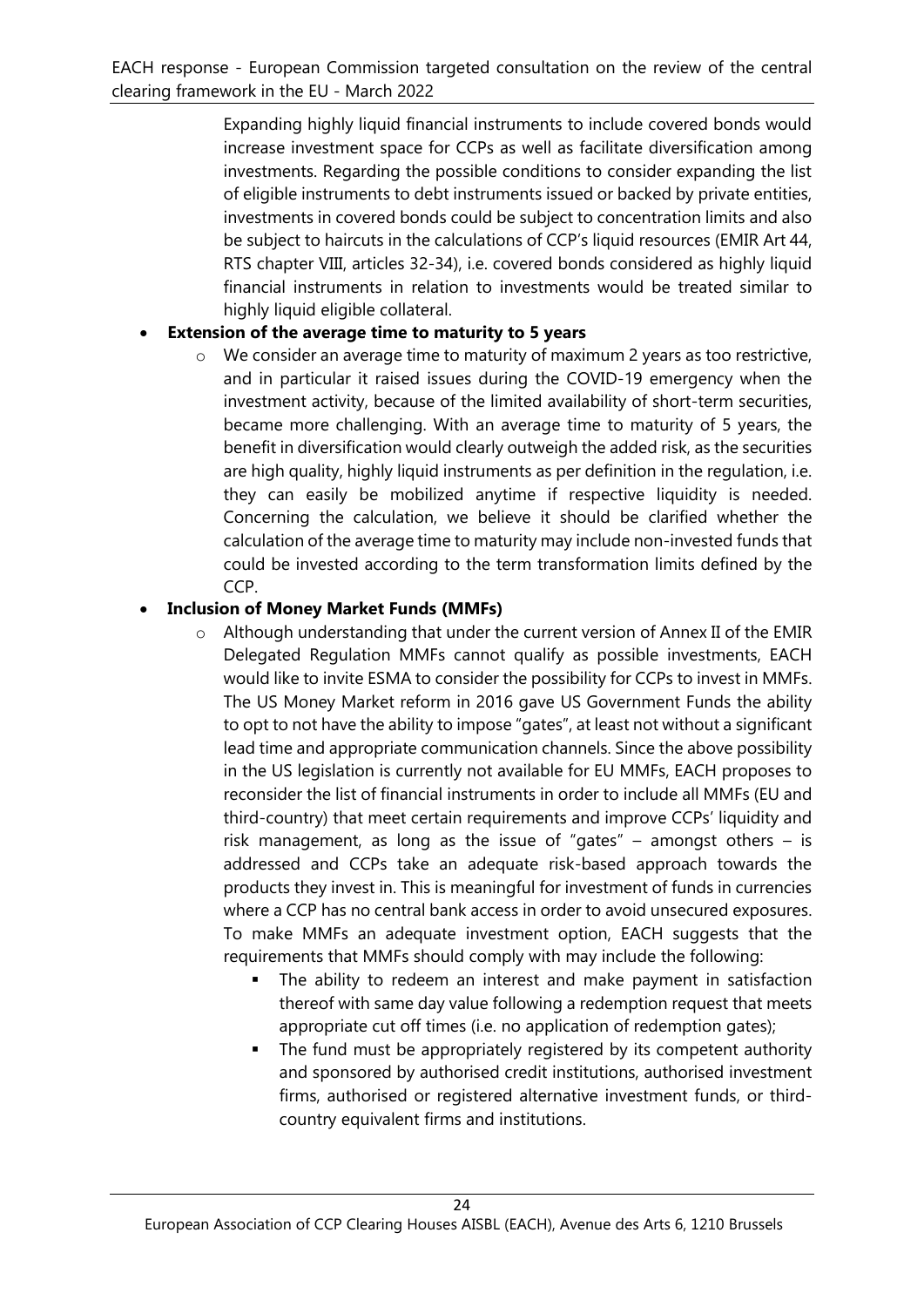## **f) Other measures**

**Question 1. Are there other measures which could potentially help improve the competitiveness of EU CCPs both in terms of the products they offer and the services they provide?**



#### **Question 1.1 If your answer to question 1 is yes, please explain and provide supporting evidence of the potential costs and benefits**

EACH would like to highlight that the recent ESMA consultation<sup>[12](#page-24-0)</sup> on anti-procyclicality further increases the granularity to which EU CCPs are subject and seems to further restrict the possibility for EU CCPs to exercise their independent risk management ability. This raises concerns from a risk management point of view, given the increasingly limited ability for CCPs to tailor the risk management approach to the products and markets within the discretion provided for in EMIR. But importantly, and in view of the objective of the Commission wishing to seek views on how to improve the competitiveness of EU CCPs, this is a current case in point where ESMA has announced its intention to harmonise further an aspect of CCP risk management on which international work is ongoing and not yet complete. The consequence of this work is potentially to further tighten a framework around European CCPs that will not apply to those in third countries, thereby potentially creating a competitive disadvantage for CCP clearing in Europe. Certainly, it would appear that the European legislative backdrop and RTS parameters are not conducive to developing new approaches to CCP risk management and are not likely to be so under the current framework. This compares unfavourably with approaches to CCP regulation in certain third countries.

In addition, and particularly important in the context of the current volatility in energy markets, Article 46 of EMIR allows the use of bank guarantees as collateral by non-financial clearing members. Non-financial counterparties used to trade under an exemption from the EMIR requirement for bank guarantees to be fully backed by collateral which expired in March 2016. The requirement to fully back bank guarantees in reality leads to an almost ban on the use of bank guarantees as collateral for non-financial participants. Consequently, the discontinuation of the exemption had a significant adverse effect on the clearing of energy derivative instruments. Although the problem was highlighted to the EU institutions and ESMA, no solution was implemented despite the fact that the risks of using bank guarantees as collateral can be measured and controlled. We further detail our call for the Commission to consider non-fully backed bank guarantees in our response to section 7b 'Other issues'.

Furthermore, and still within the topic of the list of collateral accepted by CCPs, we would urge the European Commission to consider adding shares to the list of eligible collateral under

<span id="page-24-0"></span><sup>12</sup> [https://www.esma.europa.eu/sites/default/files/esma91-372-](https://www.esma.europa.eu/sites/default/files/esma91-372-1975_consultation_paper_on_review_of_emir_rts_on_apc_margin_measures.pdf)

<sup>1975</sup> consultation paper on review of emir rts on apc margin measures.pdf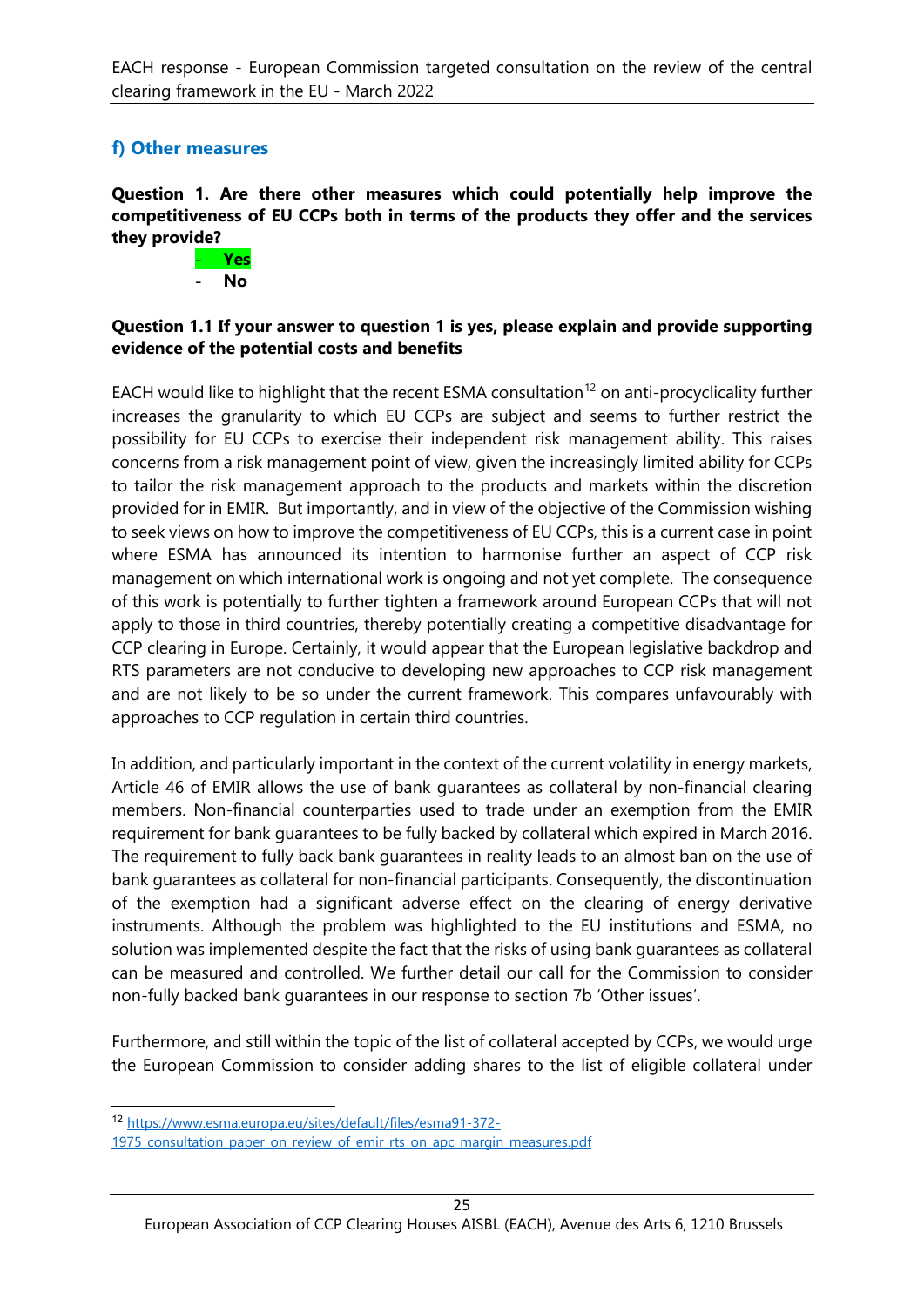EMIR Article 46 and related RTS 153/2013. Shares that are part of a major stock index and have a proven record as a reliable source of liquidity (i.e. stock price decline < 40% during a 30-day stress period) are considered as High-Quality Liquid Assets (HQLA) in the Liquidity Coverage Ratio (LCR) calculations related to bank liquidity requirements, under the Capital Requirements Regulation (CRR).<sup>13</sup> It would be desirable to align the regulation for CCP collateral with these regulations. Noting that liquidity on certain shares can be higher than that of certain bonds that qualify as HQLA, the opportunity to further diversify CCP eligible collateral would be welcomed by CCPs and clearing members, since it could reduce concentration risk and improve collateral management. Therefore, subject to certain criteria including appropriate concentration limits and haircut, we believe shares would be a welcome addition to the list of eligible collateral. Allowing CCPs to receive shares as collateral will not be new from a global perspective (e.g. we understand that in the United States, CCPs are able to accept shares as collateral).

Finally, our response to section 7(b) of the consultation includes other suggestions to further improve the competitiveness of EU CCPs, such as the need to ensure no competitive disadvantage or regulatory arbitrage regarding minimum margin requirements for Exchangetraded derivatives (ETDs), clarification of the spot commodities clearing legal environment, simplification and streamlining of regulatory reporting and considerations about how to improve porting of clients.

<span id="page-25-0"></span><sup>13</sup> [https://www.ecb.europa.eu/pub/pdf/scpops/ecb.op218~801632b377.en.pdf](https://www.ecb.europa.eu/pub/pdf/scpops/ecb.op218%7E801632b377.en.pdf)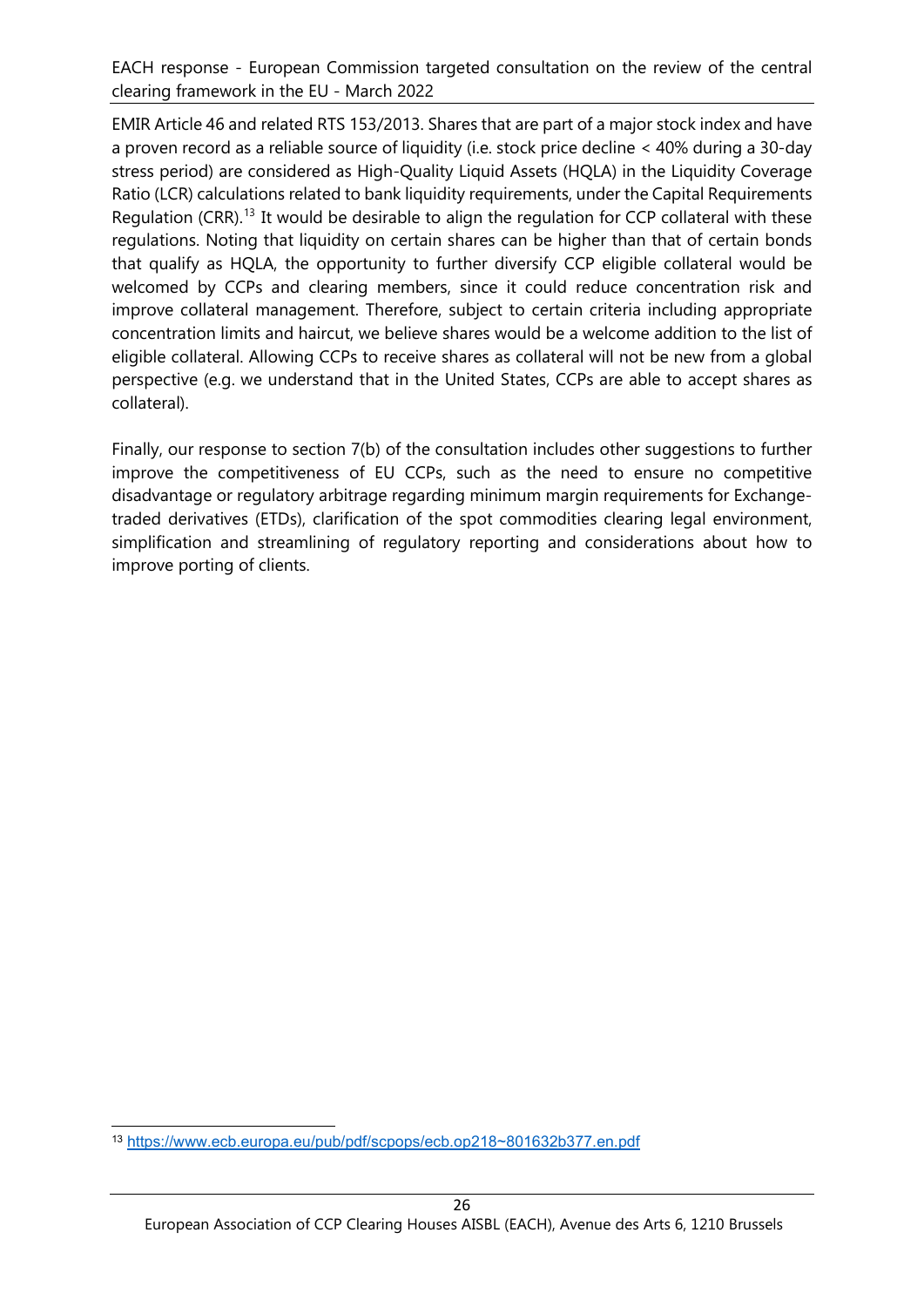# 5. Supervision of CCPs

#### **a) Identifying costs related to current supervisory framework and benefits with a stronger role for EU-level supervision**

**Question 1.1. Please explain your answer providing, where possible, quantitative evidence or examples. If you indicated 'Other', please specify what was intended.** 

EACH would like to underline in particular that we would rather not express any preference regarding which authority may supervise CCPs.

Concrete data regarding the regulatory compliance costs involved in today's supervisory framework for EU CCPs may be provided by EACH Members in their individual responses.

# 6. EMIR and other Regulations/Directives

**Question 1: Should amendments be introduced to the following legal instruments to better harmonize the requirements applicable to entities active in OTC derivatives**

|                       |           | (rather<br>2 | 3         | (rather<br>4 | 5         | 6 no    |
|-----------------------|-----------|--------------|-----------|--------------|-----------|---------|
|                       | (strongly | agree)       | (neutral) | disagree)    | (strongly | opinion |
|                       | agree)    |              |           |              | disagree) |         |
| Link between          |           |              |           |              |           | X       |
| <b>EMIR and MiFID</b> |           |              |           |              |           |         |
| withregards to the    |           |              |           |              |           |         |
| definition ofOTC      |           |              |           |              |           |         |
| derivatives, central  |           |              |           |              |           |         |
| clearing              |           |              |           |              |           |         |
| requirement, DTO      |           |              |           |              |           |         |
| determination         |           |              |           |              |           |         |
| CRR and CRD           | X         |              |           |              |           |         |
| <b>UCITSD</b>         | X         |              |           |              |           |         |
| AIFMD                 | X         |              |           |              |           |         |
| <b>MMFR</b>           |           |              |           |              |           |         |
| Solvency              | X         |              |           |              |           |         |
| Other                 | X         |              |           |              |           |         |
| amendments to         |           |              |           |              |           |         |
| EMIR in relation to   |           |              |           |              |           |         |
| non-centrally         |           |              |           |              |           |         |
| cleared derivatives   |           |              |           |              |           |         |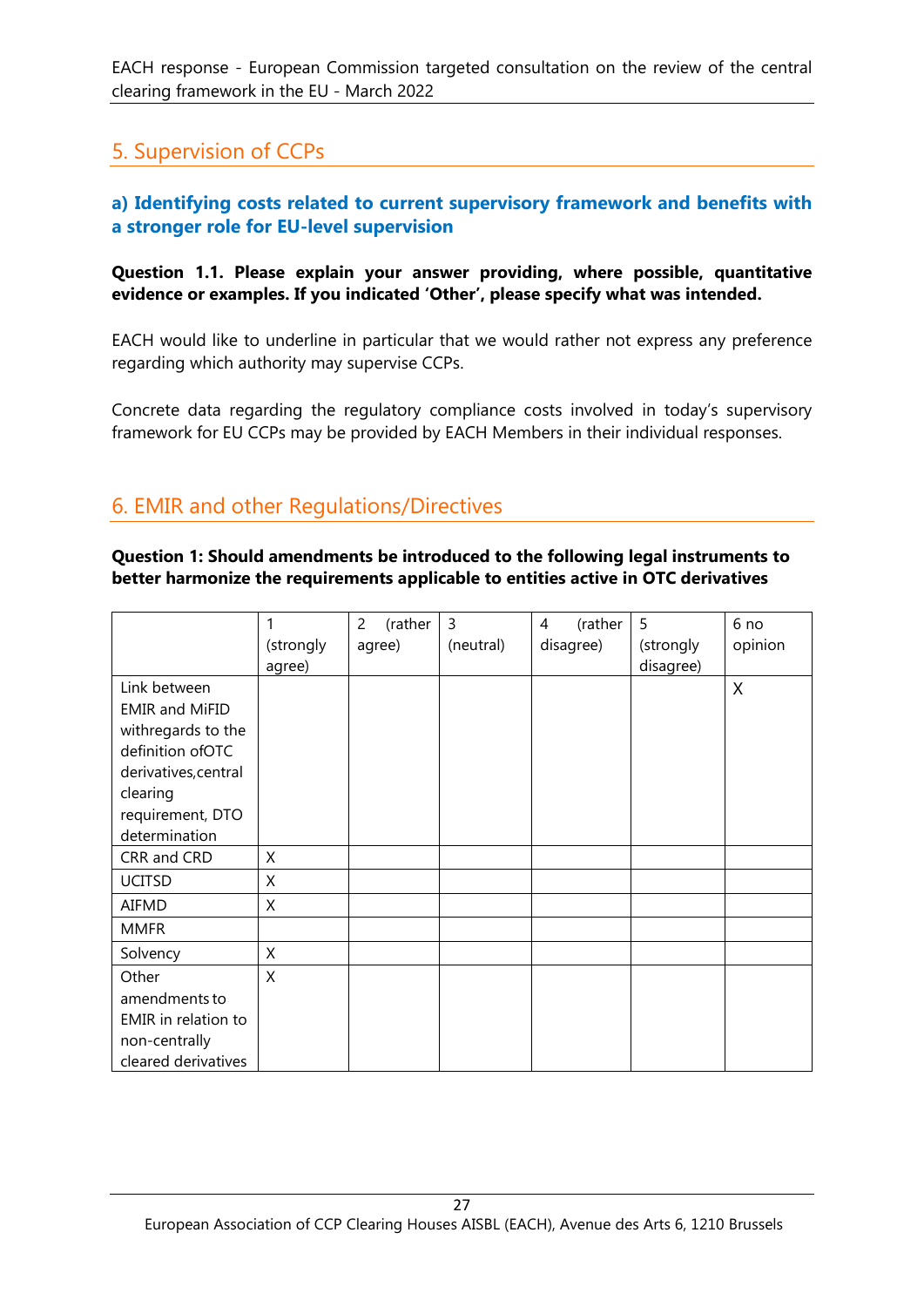#### **Question 1.2. Please explain your answer to question 1. If you think that amendments are required, please clearly indicate which amendments should be introduced, their rationale as well as their potential costs and benefits**

As further specified in our responses to other questions of this consultation, we would suggest including the following amendments to EMIR and other Regulations/Directives:

- **EMIR** 
	- o **EMIR Refit Article 1(24)(c)**  EMIR could be amended in a way that encourages Pension Scheme Arrangements (PSAs) clearing and fosters client access;
	- o **EMIR Article 85(3a(e))** The list of highly liquid financial instruments foreseen in the Legislation could be amended to include covered bonds and MMFs. EACH also suggests allowing the acceptance of non-cash collateral. In addition, as explained under Question 2 of section "Enhancing funding and liquidity management conditions", EACH is of the opinion that an average time to maturity of maximum 2 years is too restrictive, and suggests to extend it to 5 years.
	- o **EMIR RTS (EU) No 153/2013, Article 28** The recent ESMA consultation[14](#page-27-0) on anti-procyclicality further increases the granularity to which EU CCPs are subject to and seems to further tighten EU CCPs risk management ability. This not only creates a unlevel-playing field with third-country CCPs but most importantly represents a concern from a risk management point of view. We suggest taking this into consideration when examining the Final Report that ESMA will prepare on this subject; please also refer to our comments under section 7(b) in this context.
	- o **EMIR Articles 15 and 49** The current process to approve products and improvements to risk models under EMIR Article 15 and 49 is inefficient. We would like to kindly request the European Commission to take into consideration the issues highlighted by EACH in the responses to Questions 2,3 and 4 of Section 5(a) "Measures to expand the offer by EU CCPs".
- **UCITSD (Article 52 Directive 2009/65/EC)**
	- o UCITS (Article 52 Directive 2009/65/EC) Exclude CCP cleared transactions from counterparty, exposure and diversification requirements similar to CRR reflecting the risk reducing nature and systemic importance of CCPs.
- **MMF (Article 17 Regulation (EU) 2017/1131)**
	- o Allow that all UCITS/AIFs that have received collateral via title transfer in an SFT are permitted to pledge back this collateral to the provider;
	- o Allow UCITS to net exposures when using repo markets to raise cash to meet cash VM requirements.
- **Solvency II (Article 105.5 Regulation (EU) 2009/138)** Explicitly adopt beneficial risk weight for CCP cleared transactions cleared directly with CCP similar to CRR.

<span id="page-27-0"></span><sup>14</sup> [https://www.esma.europa.eu/sites/default/files/esma91-372-](https://www.esma.europa.eu/sites/default/files/esma91-372-1975_consultation_paper_on_review_of_emir_rts_on_apc_margin_measures.pdf)

<sup>1975</sup> consultation paper on review of emir rts on apc margin measures.pdf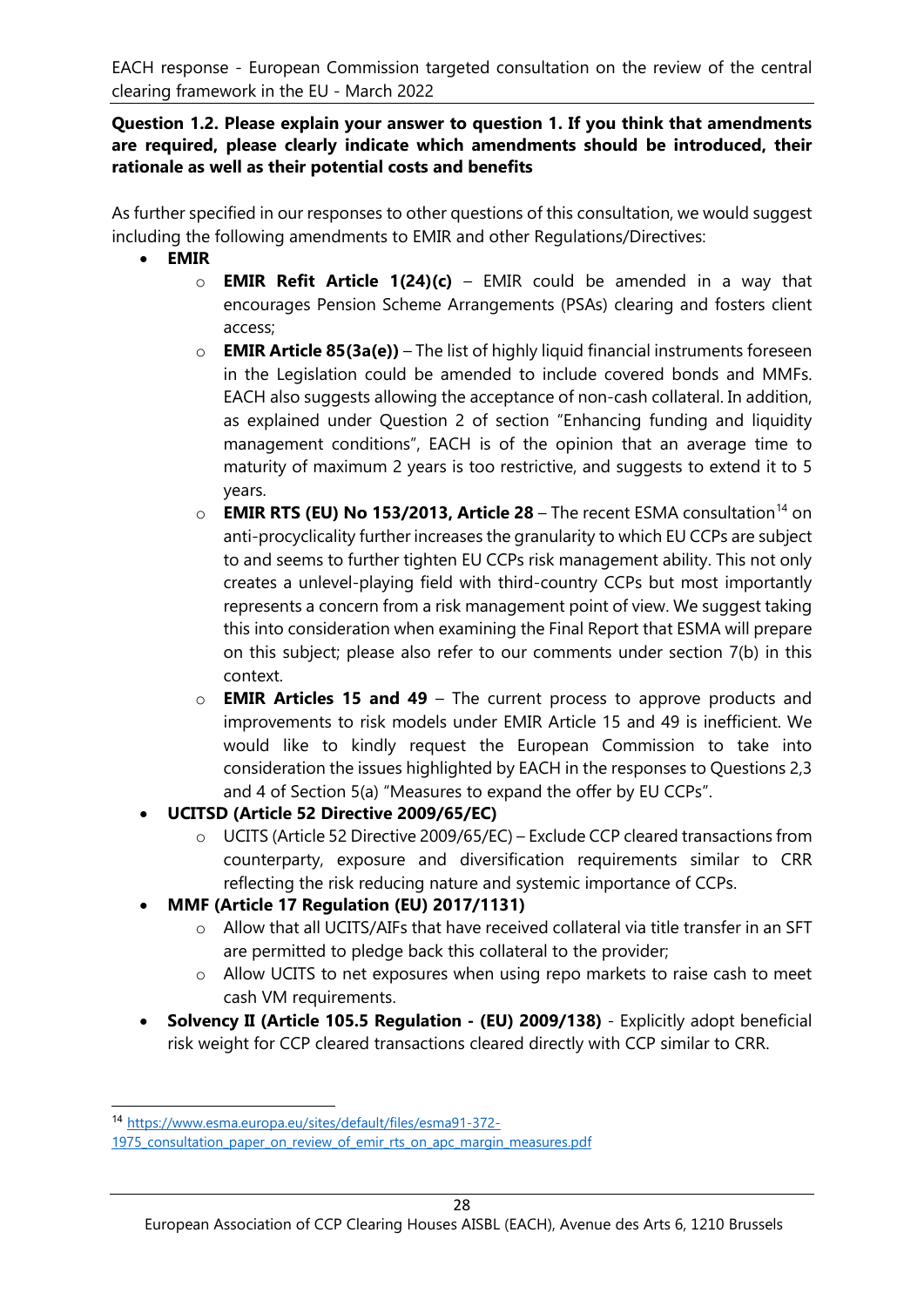# 7. EMIR and other Regulations/Directives

# **a) Blockchain and Distributed Ledger Technology (DLT)**

#### **Question 1. Could blockchain and DLT be used in the field of clearing to improve the attractiveness and efficiency of EU CCPs and clearing markets?**

- **Yes**
- **No**
- **Don't know / no opinion**

#### **Question 1.2. If you answered yes to question 1, please detail your response.**

EACH members understand the potential impact that DLT technologies may have on the CCP business and on financial markets. CCPs are involved in initiatives to encourage the development and to explore the application of such technologies. More specifically, EACH believes that DLT might bring benefits in the following areas of CCP activities:

#### • **Reconciliation process**

o DLT may not only make the reconciliation process faster and more efficient but it may potentially make it unnecessary since the records are shared among participants. However, it currently seems unclear what the impact would be on the current value chain of market infrastructures: trading venues, CCPs, CSDs, CSD participants, final beneficiaries, etc. While every actor of the value chain currently plays a very specific role, market infrastructures are in constant evolution as a result of innovation and client demand, and therefore changes to the value chain as we know it cannot be discarded. CCPs have a proven track record of market adaption as shown by the constant evolution of their risk management techniques subject to client demand and in line with regulation.

#### • **Data for reporting**

o EACH generally believes DLT could potentially facilitate the collection, consolidation and sharing of data for reporting. However, DLT would operate in parallel to other systems, thus requiring reference to multiple sources in order to maintain complete oversight. Even assuming full deployment of DLT where applicable, certain processes or asset classes may not be suited to a DLT environment and may operate on separate systems, thus requiring again multiple sources to be consulted in order to maintain a complete picture. Moreover, a single source of truth implies a single DLT system in use. After consideration by the industry, it may be determined that there is not a single DLT that will serve all of the needs of the market, requiring multiple DLTs to be deployed and more than one record to be monitored. Further, generally we question some assumptions that DLT can handle a theoretically unlimited amount of information at an increased speed.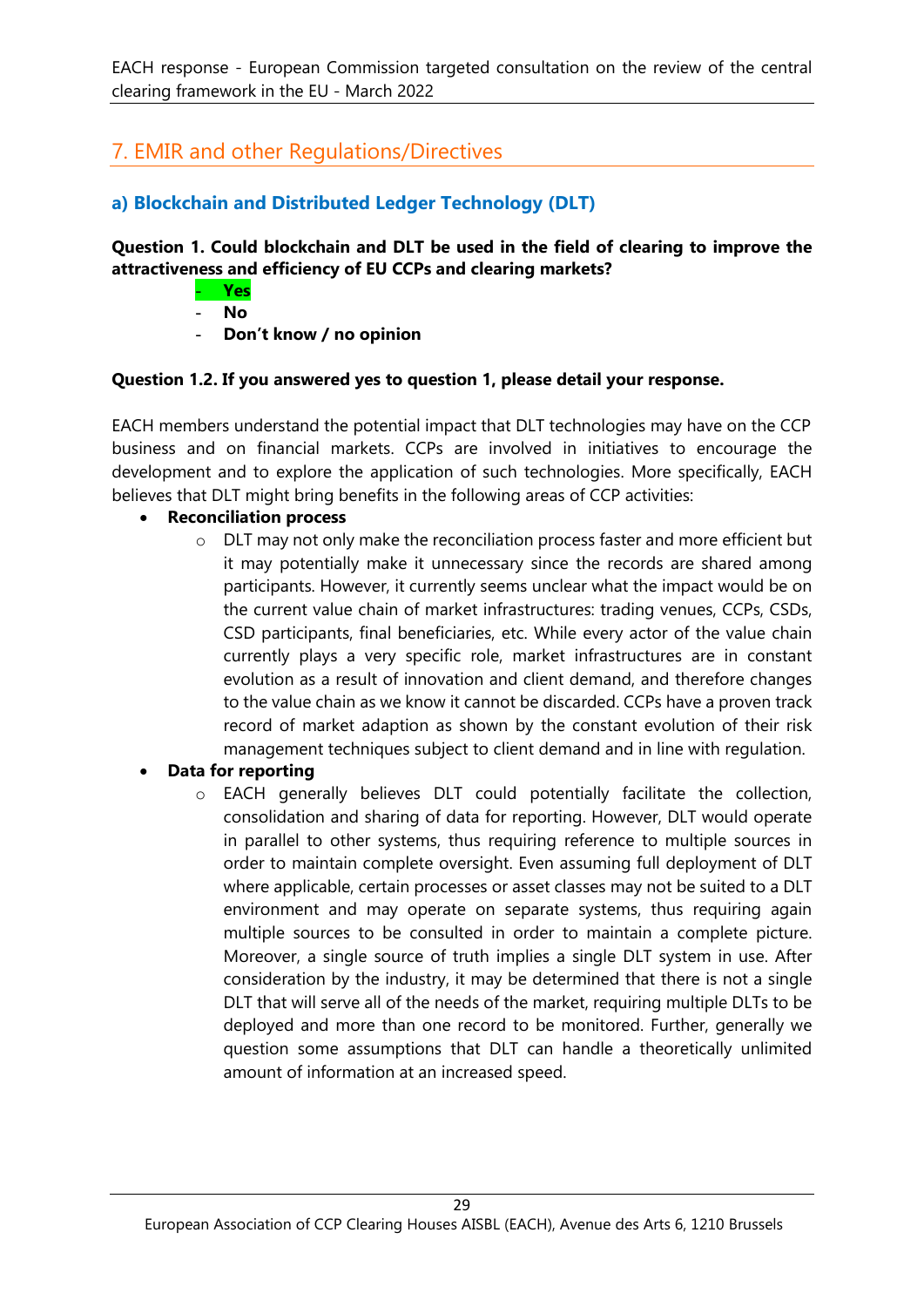#### • **Counterparty risk of certain securities transactions**

o DLT presents the possibility to reduce the settlement cycle, thus reducing counterparty risk. It should be noted however that shorter settlement cycles (and even T-instant) are not a unique advantage of DLT, and indeed could be performed on many current systems. In the case of CCPs, DLT may indeed eliminate the counterparty risk of certain transactions (e.g. securities and repos) and remove the need for CCP clearing for some contracts, but this is only in those instances where the trading is either on DLT or can be transferred to the clearing system in real-time (if outside DLT), e.g. T-instant.

#### • **Collateral management**

o EACH believes that DLT could potentially make to collateral risk management more efficient, but such efficiency will depend on the number of asset classes (market segments) made available on the DLT (transaction type bundling), which in turn will depend on the appropriateness and applicability of DLT for each asset class and the ability of each participant to support the DLT connections. Particular benefits (such as netting and the resulting decrease of collateral requirements) will be impacted by the scope of assets available on the ledger. Several questions remain open in this regard, such as how exactly the right of pledge will work under DLT going forward.

In addition, EACH would like to underline that the benefits of clearing transactions through a CCP will not become obsolete in the future. In particular, we note that certain functions of the CCP, including multilateral netting and netting between different asset classes as well as collateral and default management processes, which cannot be applied as effectively or across multiple counterparties in a DLT environment, will remain unique features of central clearing even if the industry moves to a distributed ledger. The benefits of CCP clearing indeed go beyond settlement. DLT does not reduce the risk of a bilateral counterparty defaulting on obligations to its trading partners, a risk that CCP clearing reduces by guaranteeing performance of trades. CCPs additionally perform a series of risk, collateral, and default management processes that cannot be directly replaced by DLT.

#### **b) Other issues**

**Please provide any further suggestions to improve the attractiveness and competitiveness of EU CCPs and clearing markets, as well as the robustness of EU supervisory arrangements in order of impact and priority. Please provide supporting evidence.**

Further suggestions that EACH would kindly ask the European Commission to take into consideration are the following:

• **MPOR for ETDs** – EACH members recommend that, if EU CCPs are to be more competitive as is the aim of the Commission, consideration of minimum margin requirements for ETDs (e.g. MPOR or APC) should align to international standards and outcomes, to ensure no competitive disadvantage or regulatory arbitrage.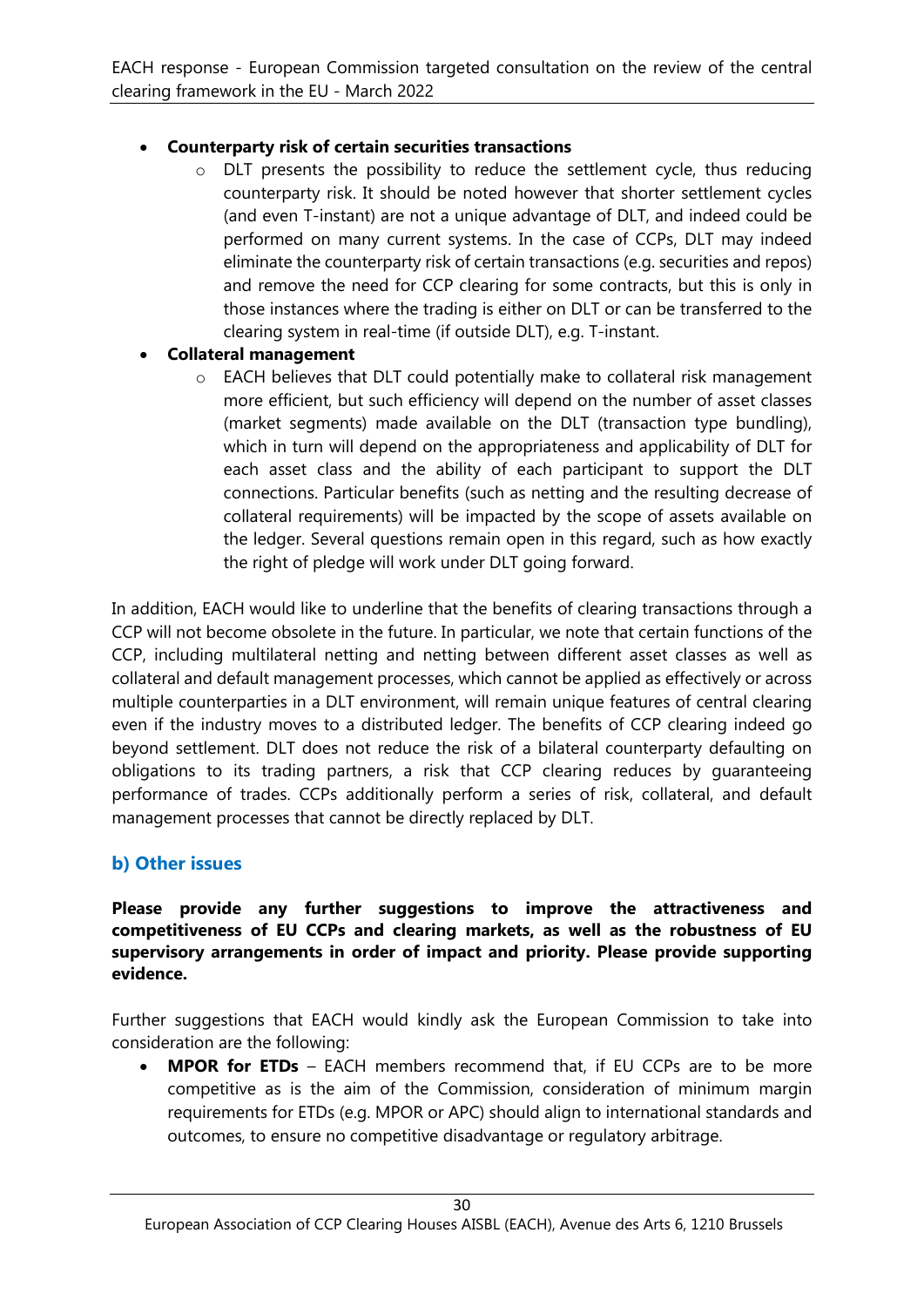- **Clarification of the spot commodities clearing legal environment**  At least seven EU CCPs are active in these markets they have found challenges in them which currently slow down the provision of these services by EU entities with other EU entities and third-country ones.
- **Simplification and streamlining of regulatory reporting** Electricity and gas derivative contracts are covered by reporting obligations stemming from four pieces of legislation: namely EMIR, MiFID II/MiFIR, REMIT and MAR. This constitutes a heavy reporting burden for energy exchanges and clearing houses as well as for market participants. Consequently, there is a need to streamline the requirements in order to avoid double reporting. For example, trades that have to be reported under REMIT or MiFID II/MiFIR should not need to be reported again, if they have already been reported under EMIR.
- **Porting of clients** As outlined in our response<sup>[15](#page-30-0)</sup> to the CPMI-IOSCO discussion paper on client clearing access and portability, porting is a crucial feature of an adequate default management process and requires a proper regulatory framework and incentives (e.g. upcharges for lack of a back-up CCSP) as well as an insolvency regime that does not prevent the CCP from porting clients of a clearing member (e.g. a gross margining regime – so that there is collateral held in the CCP in order to support a clearing member default – as well as a negative consent regime, even if temporary).
- **Non-cash collateral** As described in our response to sections 3(a) and 3(f), EACH kindly suggest authorities to consider the possibility of using non-cash collateral such as non-fully backed bank guarantees as collateral to benefit of non-financial users in particular. Several CCPs in Europe historically allowed non-financials to use bank guarantees as collateral, especially energy CCPs as non-financial clearing members in those markets have limited amount of cash or other collateral assets compared to financial participants. This is particularly the case for the CCPs in the following jurisdictions: Denmark, Finland, Hungary, Poland, Portugal, Spain, Sweden and Norway.

We would like to particularly emphasise the benefits of using bank quarantees:

- o **Highly liquid products**
	- On first demand, bank guarantees create a no accessorial, abstract obligation to the beneficiary, putting the beneficiary in a strong legal position ("pay first, sue later"). The guarantor remains liable even if the underlying obligation is extinguished, it must pay immediately and cannot object. The characteristic of bank guarantees as unconditional, irrevocable and on- first-demand, make them "highly liquid". For these continuing guarantees the guarantor assumes liability for any past, present and future obligations owed by a debtor to a lender or creditor. Even where the amount owing has been completely paid, the guarantor can still be liable under that line of credit if there is a subsequent indebtedness.

<span id="page-30-0"></span><sup>15</sup> [https://www.eachccp.eu/wp-content/uploads/2022/03/EACH-response-CPMI-IOSCO-discussion-paper-on](https://www.eachccp.eu/wp-content/uploads/2022/03/EACH-response-CPMI-IOSCO-discussion-paper-on-client-clearing-access-and-portability-February-2022.pdf)[client-clearing-access-and-portability-February-2022.pdf](https://www.eachccp.eu/wp-content/uploads/2022/03/EACH-response-CPMI-IOSCO-discussion-paper-on-client-clearing-access-and-portability-February-2022.pdf)